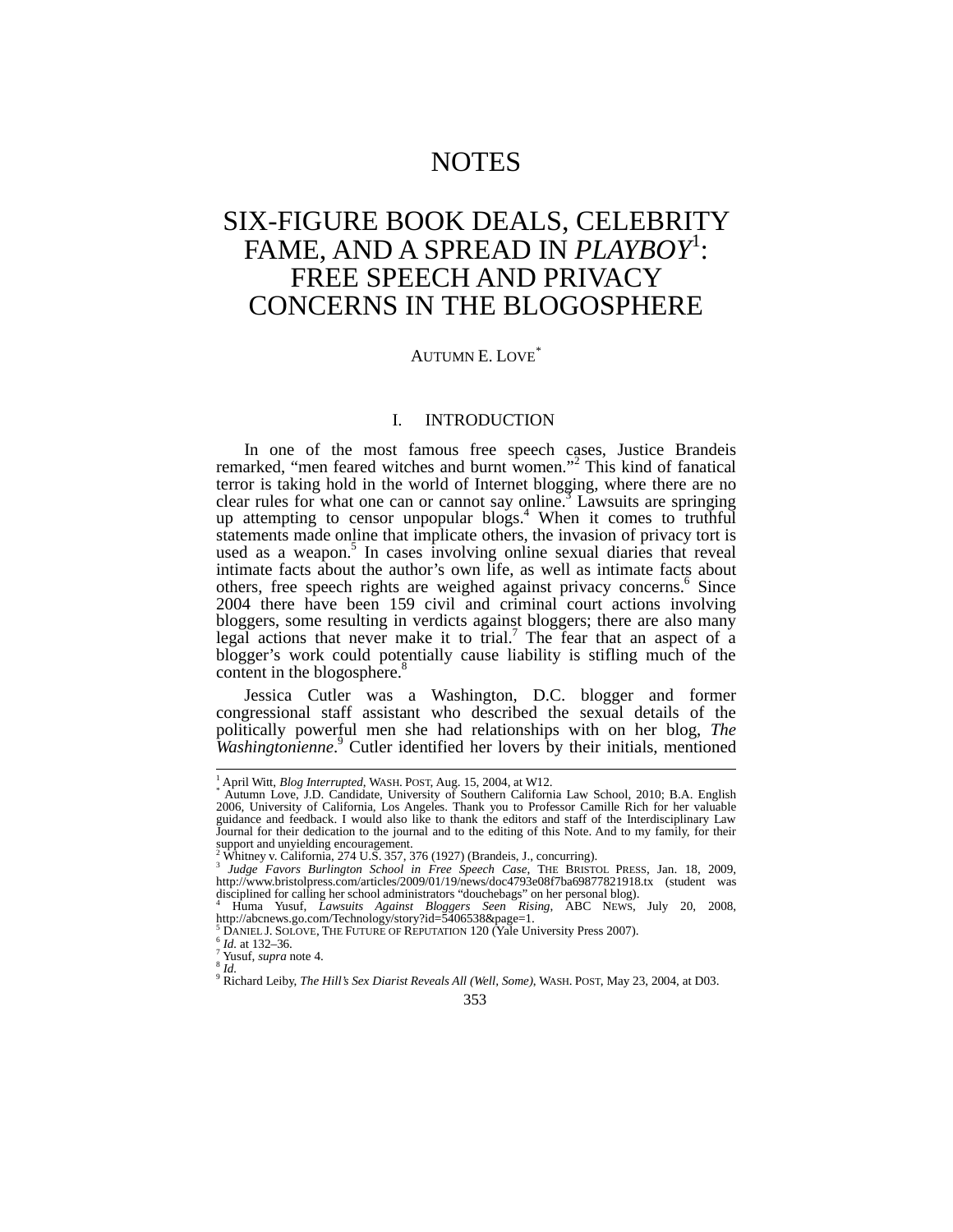the areas they lived in, and their job descriptions: one was a Chief of Staff Bush appointee, one a partner at a Washington, D.C. law firm, and one counsel to Senator DeWine, who was also Jessica's co-worker.<sup>10</sup> In May of 2004, after two weeks of writing her blog, Cutler's identity was revealed when her blog was anonymously linked to the popular Washington, D.C. blog, *Wonkette*.<sup>11</sup> She was promptly fired from her job in Senator DeWine's Office for "unacceptable use of Senate computers."<sup>12</sup> Cutler then wrote a novel based on her experiences, *The Washingtonienne: A Novel*. <sup>13</sup> In June 2005, Robert Steinbuch, her former co-worker, and the alleged male lover Cutler referred to as "RS," filed a lawsuit against her in federal district court in Washington, D.C. for invasion of privacy for public revelation of private facts.<sup>14</sup> Steinbuch also filed a twenty million dollar lawsuit against Cutler in Arkansas, where he now lives, alleging the same cause of action.<sup>15</sup> However, the cases have yet to be argued on the merits due to Cutler's filing for bankruptcy in  $2007$ .<sup>16</sup>

Some legal scholars think Cutler crossed the line when she detailed her lovers, and that holding her liable will induce all bloggers to better edit their postings beforehand.17 Yet, I argue in this Note that holding her liable would not be in full consideration of her free speech rights and would create a chilling effect on blogging. This Note will examine the balance between free speech rights against privacy concerns, and argues that the socially progressive nature of blogs warrants their newsworthiness and trumps the privacy claim in most cases. Part II discusses the technical nature of blogs, the power of their immediacy, and vast capability of dissemination. Part III will discuss the different lawsuits against bloggers, with Cutler's blog being an exemplary case highlighting the difficulties in defining what constitutes newsworthy material. Part IV will discuss the public disclosure tort and argue that bloggers should not be liable when they use reasonable care and omit details that would make one identifiable. Part V examines the newsworthiness defense and argues that Cutler's blog is of public interest because it sheds light on the recurring D.C. trend of higher ranked politicians becoming sexually involved with their staff assistants, underscoring the changing views on gender roles.

 $\frac{10}{11}$  *Id.* 

<sup>&</sup>lt;sup>10</sup> *Id.*<br><sup>11</sup> Jeffrey Rosen, *Your Blog or Mine?*, N.Y. TIMES, Dec. 19, 2004, http://www.nytimes.com/2004/12/19/magazine/19PHENOM.html.

<sup>&</sup>lt;sup>12</sup> Leiby, *supra* note 9.<br><sup>13</sup> JESSICA CUTLER, THE WASHINGTONIENNE (Hyperion 2005).<br><sup>14</sup> Steinbuch v. Cutler, 463 F. Supp. 2d 1 (D.D.C. 2005) (the case has been stayed due to Cutler's filing<br>of Chapter 7 bankruptcy in th <sup>15</sup> Steinbuch v. Cutler, 518 F.3d 580 (8th Cir. 2008) (the case has been stayed due to Cutler's filing of Chapter 7 bankruptcy in the United States Bankruptcy Court in the Northern District of New York). <sup>16</sup> Matt Apuzzo, *Sex Blogger Files for Bankruptcy*, ASSOCIATED PRESS, June 1, 2007,

http://www.capitolhillblue.com/node/2622.

<sup>17</sup> SOLOVE, *supra* note 5, at 124.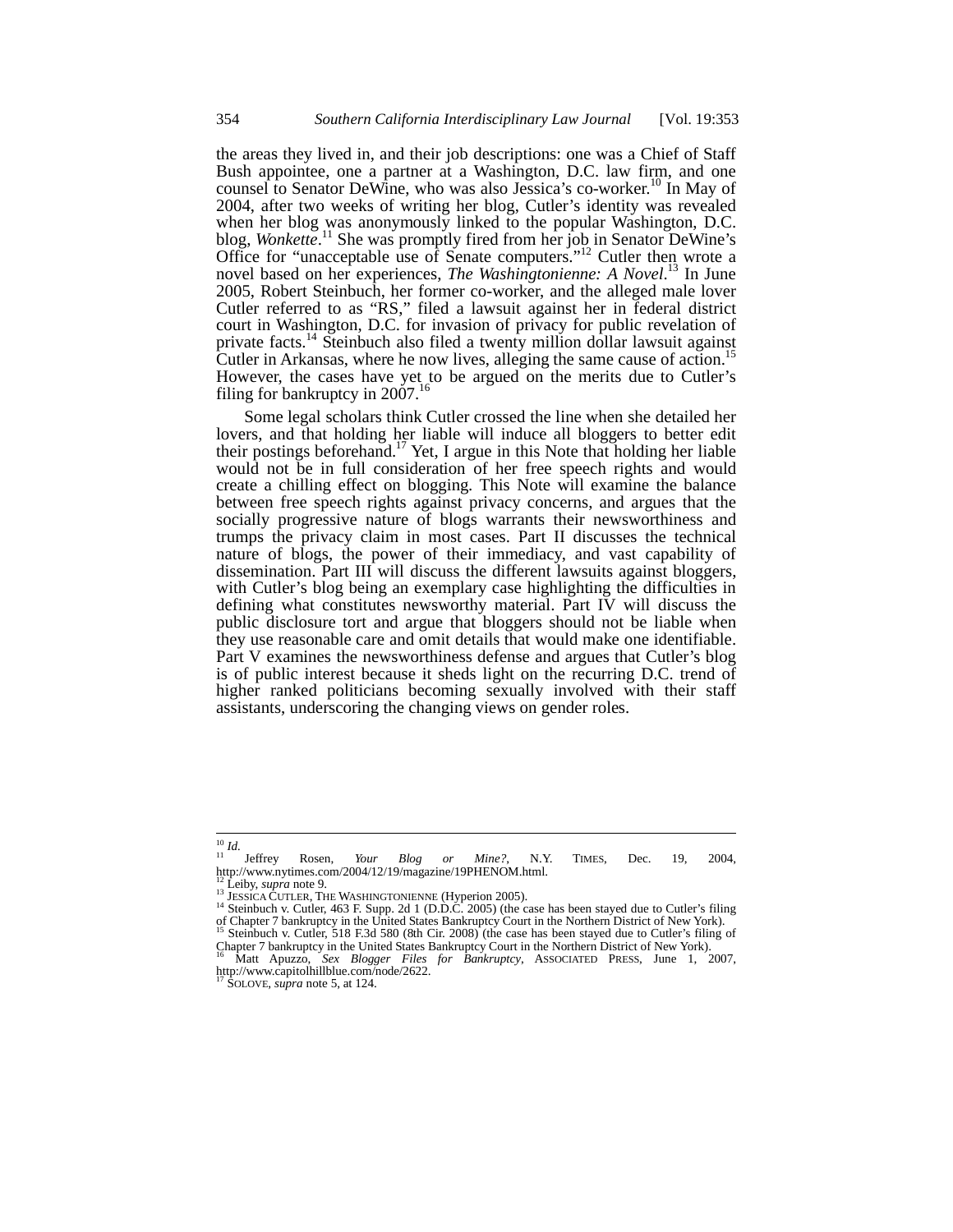#### II. BLOGS AS A UNIQUE MEDIUM

#### A. A DEMOCRATIC FORM OF COMMUNICATION

Blogging is a truly democratic, grassroots form of communication.<sup>18</sup> The process is more open and accessible than most other forms of media because anyone with access to a computer and a connection to the Internet can start a blog.<sup>19</sup> The blog is a vehicle for the individual to publicly voice his or her opinions, comments and thoughts on life.<sup>20</sup> There are more opportunities for women, young people, the politically unpopular, members of minority groups, and those lacking renowned expertise in a specific subject area to have their voices heard.<sup>21</sup> Although there are many different voices in the blogosphere, many blogs are written by ultra-conservative men with narrow perspectives.<sup>22</sup> To increase blogger participation by more underrepresented members of society it is important that blogs are not easily censored.

# 1. *What is a Blog?*

Blog, short for weblog, is a type of website where entries are made and displayed in reverse chronological order.<sup>23</sup> They are running online commentaries on just about any topic or subject; usually they are about one's life or about the issues of the day. $^{24}$  The term blogosphere is used to describe the world of blogging.<sup>25</sup> In the blogosphere, readers of blogs can post comments to the blog and engage in virtual discussions. Blogs are ongoing, and if one does not like a post, they can comment on it and counter what was said.<sup>26</sup> The general mechanism behind a blog is to add postings frequently, which creates a compilation of entries that can be referred back to over time.<sup>27</sup> Even if a blogger does not write anything of importance in the initial stages of his or her blog, what develops can turn into a body of work that is uniquely informative.

There is infinite variety when it comes to blogs. There are sex blogs, dating blogs, political blogs, technology blogs, and music blogs, but seventy to eighty percent of blogs are personal journals.<sup>28</sup> The number of blogs in existence changes daily.<sup>29</sup> While still in the process of entering mainstream consciousness, blogs seem to have numerical credibility

<sup>18</sup> *See* NOW.org, *Increasing Feminist Voices in the Blogosphere*, http://www.now.org/web/blogging.html

<sup>(</sup>last visited Dec. 18, 2009) [hereinafter *Increasing Feminist Voices in the Blogosphere*].<br><sup>20</sup> Id.<br><sup>20</sup> Id.<br><sup>21</sup> Hannibal Travis, *Reclaiming the First Amendment: Constitutional Theories of Media Reform: Of<br>Blogs, EBooks* 

REV. 1519, 1520 (2007).<br>
<sup>22</sup> Increasing Feminist Voices in the Blogosphere, supra note 18.<br>
<sup>24</sup> ISOLOVE, supra note 5, at 1.<br>
<sup>25</sup> Increasing Feminist Voices in the Blogosphere, supra note 18.<br>
<sup>25</sup> Increasing Feminist

<sup>&</sup>lt;sup>28</sup> Rosen, *supra* note 11.<br><sup>29</sup> *See* Adam Thierer, *Need Help…How Many Blogs Are There Out There?*, TECH. LIBERATION FRONT, May 6, 2008 http://techliberation.com/2008/05/06/need-help-how-many-blogs-are-there-out-there/.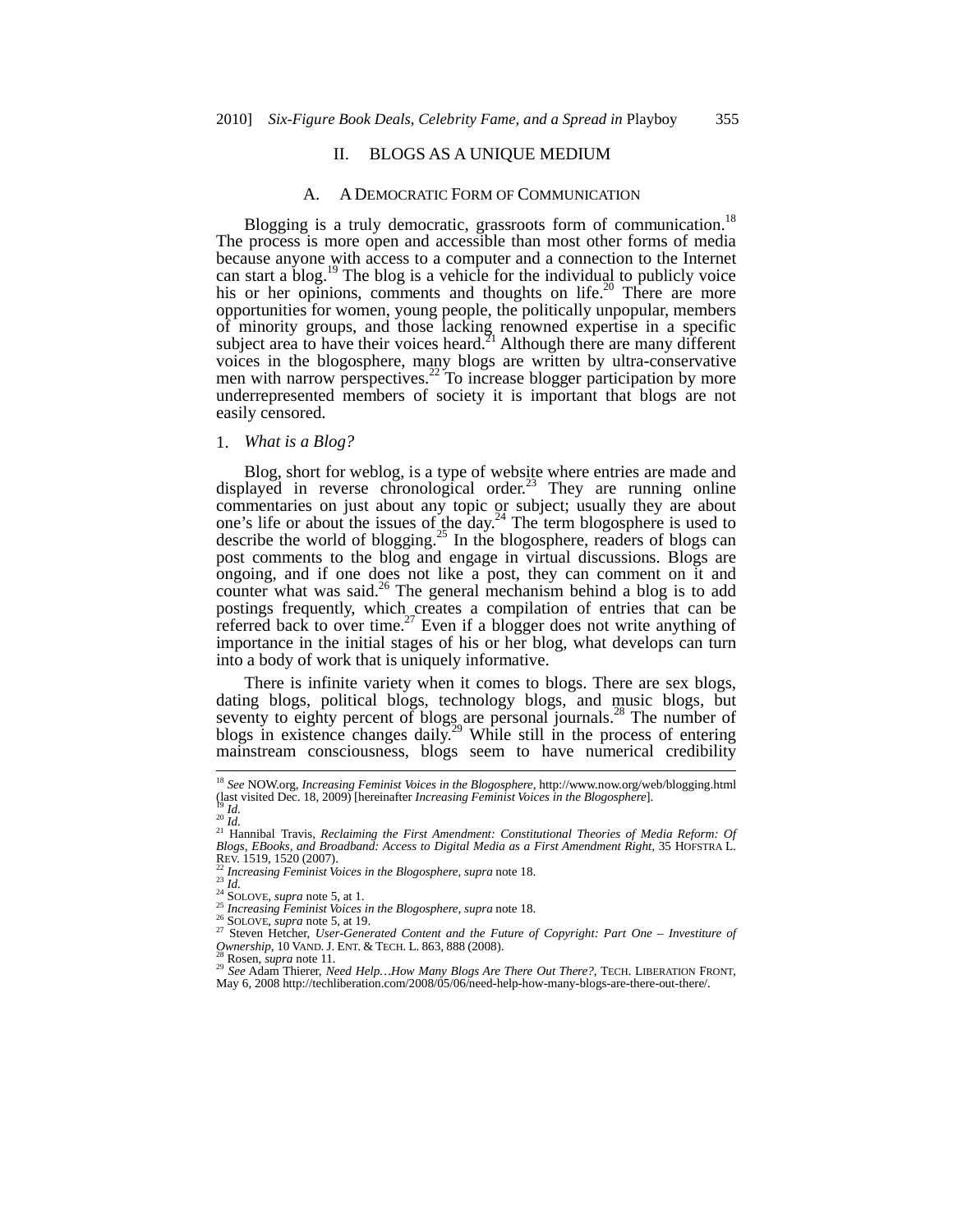because they are maturing as an influential and important part of the web.<sup>30</sup> Currently, over 112 million blogs are being tracked in the English language blogosphere alone.<sup>31</sup> There are over 175,000 new blogs being created every day.32 Bloggers tend to update their blogs regularly, with about 1.6 million posts per day, or over eighteen updates a second.<sup>33</sup> Although blog creation and readership is rapidly increasing, one study found that sixty-two percent of online Americans did not know what a blog was.<sup>34</sup> The study also found that blog creators are likely to be men (fifty-seven percent), relatively well off financially (forth-two percent living in households earning over \$50,000 per year), and well educated (thirty-nine percent having college or graduate degrees).<sup>35</sup> The study also found some growth in blogging among women, minorities and those between the ages of thirty and forty-nine.<sup>36</sup> Censoring bloggers would only hinder this growth and endanger the virility of many unconventional and alternative sites.

#### 2. *The Power of Blogs*

It is impossible to contain the spread of information, but that should not be something to be feared for the rapid dissemination of data can prove beneficial. Blogs are "superconnectors," capable of spreading information widely and instantaneously.<sup>37</sup> A popular blogger can decide to link to another, less popular blog, which is what occurred in Cutler's case, and in almost an instant the content on the less popular blog is widely disseminated.<sup>38</sup> Although there are some spitefully created blogs, such as, RevengeWorld.com, BitterWaitress.com, and DontDateHimGirl.com, their vengeful intent should not be reason enough to shut them down.<sup>39</sup> There are reputable and noble blogs out there as well. For example, Hurricane Katrina victims posted personal information about lost family members on various blogs to try and locate loved ones.<sup>40</sup> In one tragic case, a blogger caught his killer. The victim blogged that his sister's ex-boyfriend was over at their house and that he would not leave, and later that night the former boyfriend stabbed the blogger and his sister.<sup>41</sup> In this way, blogs are becoming more of a "participatory media"; $^{42}$  and through the myriad types of blogs that people are creating, cyberspace is being greatly enriched. While establishing their unique role in our cultural conversation, blogs are

 $30$  See id.

See *id.*<br>
31 *Id.*<br>
32 *Id.*<br>
<sup>33</sup> *Id.*<br>
<sup>34</sup> Lee Rainie, *The State of Blogging*, PEW INTERNET & AMERICAN LIFE PROJECT (2005), http://www.pewinternet.org/Reports/2005/The-State-of-Blogging.aspx.<br>  $^{35}$  *Id.*<br>  $^{36}$  *Id.* 

<sup>&</sup>lt;sup>35</sup> *Id.* <sup>35</sup> *Id.* 38 *Id.* 38 *Id.* 37 SOLOVE, *supra* note 5, at 63. 38 *Id.* 37 SOLOVE, *supra* note 5, at 63. 38 *Id.* 39 *See* Revenge World, http://www.RevengeWorld.com (last visited on Dec. 30, 2009); Bitter Wait http://www.BitterWaitress.com (last visited on Mar. 21, 2009); Don't Date Him Girl, http://www.DontDateHimGirl.com (last visited on Dec. 30, 2009).<br><sup>40</sup> SOLOVE, *supra* note 5, at 23.

<sup>41</sup> *Id.*<br><sup>41</sup> *Id.* 22 Paul Horwitz, *The Blogosphere and the Law: 'Or of the [Blog]'*," 11 NEXUS J. OP. 45, 54 (2006).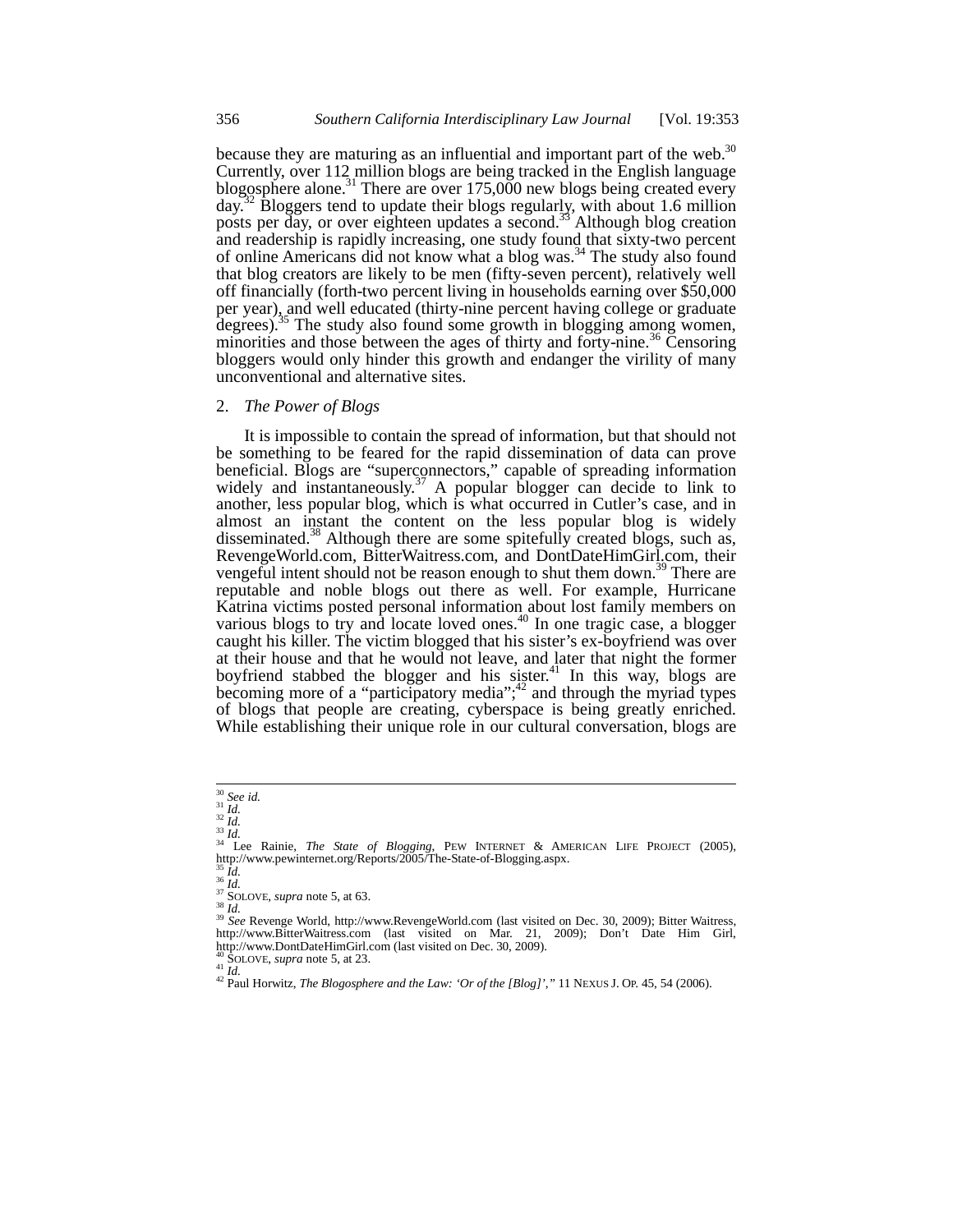also being viewed as unsettling by the conventional news media because they threaten their dominant status.<sup>4</sup>

### B. BLOGS HAVE UNSETTLED THE CONVENTIONAL NEWS MEDIA

Blogging has been described as a "phenomenon" that has quickly emerged as a compelling force in American politics.<sup>44</sup> This would explain why bloggers have received media credentials to the Democratic National Convention and Capitol Hill press conferences, not to mention to entertainment events as well.<sup>45</sup> Some believe blogging is disrupting the normal mechanisms of media outlets. Journalists have accused bloggers of lowering standards as bloggers usually do not rely on fact-checking, often only have a single source, and can rely wholly on anonymous sources.<sup>46</sup> Ironically though, the blogosphere as a whole has better error-correction machinery than the conventional media does.<sup> $47$ </sup> It was a group of bloggers' "dogged persistence in pursuing a story that the conventional media had tired of that forced Trent Lott to resign as Senate majority leader."<sup>48</sup> This depth of investigation is made possible by the millions of readers who post comments that augment the information already found on blogs. Essentially, the blogosphere acts as a "collective enterprise, not twelve million separate enterprises, but one enterprise with twelve million reporters."49 The Supreme Court has upheld a reporter's right to gather news and report on various topics.<sup>50</sup> Perhaps it will not be long before they uphold a blogger's right to do the same. Blogs function like the news in many respects: they inform people about political, social, cultural, and economic issues that allow people to stay better informed. Recently, in California, bloggers were protected by a reporter privilege, as a blog site was not forced to reveal its sources pertaining to confidential information found on the site.<sup>51</sup> Blogs have been categorized as printed publications, as their online "pages" of text are opened and closed at a reader's pace and their recurring posts make them similar to periodicals.<sup>52</sup> All of these similarities show a trend toward treating blogs as a media outlet, emphasizing the importance of blogs and their laudable contributions to public debate.

 $^{\rm 43}$  Id. at 46.

<sup>&</sup>lt;sup>44</sup> Sunny Woan, *The Blogosphere: Past, Present, and Future. Preserving the Unfettered Development of Alternative Journalism, <sup>44</sup> CAL. W. L. REV. 477, 478 (2008).* 

Alternative Journalism,  $\frac{34}{4}$  CAL. W. L. REV. 477, 478 (2008).<br>
<sup>45</sup> SOLOVE, *supra* note 5, at 24.<br>
<sup>46</sup> Richard A. Posner, *Bad News*, N.Y. TIMES, Jul. 31, 2005, *at*<br>  $\frac{47}{10}$ .//www.nytimes.com/2005/07/31/books

when bloggers brought the story to public consciousness).

<sup>&</sup>lt;sup>49</sup> *Id.* <sup>50</sup> Paul v. Davis, 424 U.S. 693, 713 (1976) (holding that there is no constitutional protection for defendant against disclosure of facts from his criminal record that he was arrested for shoplifting).

<sup>51</sup> *See* O'Grady v. Superior Court, 44 Cal. Rptr. 3d. 72, 103 (Cal. Ct. App. 2006) (holding bloggers did not have to reveal the source of their information of trade secrets posted on their blog under California's Reporter Shield Law). <sup>52</sup> *Id.* at 103–04.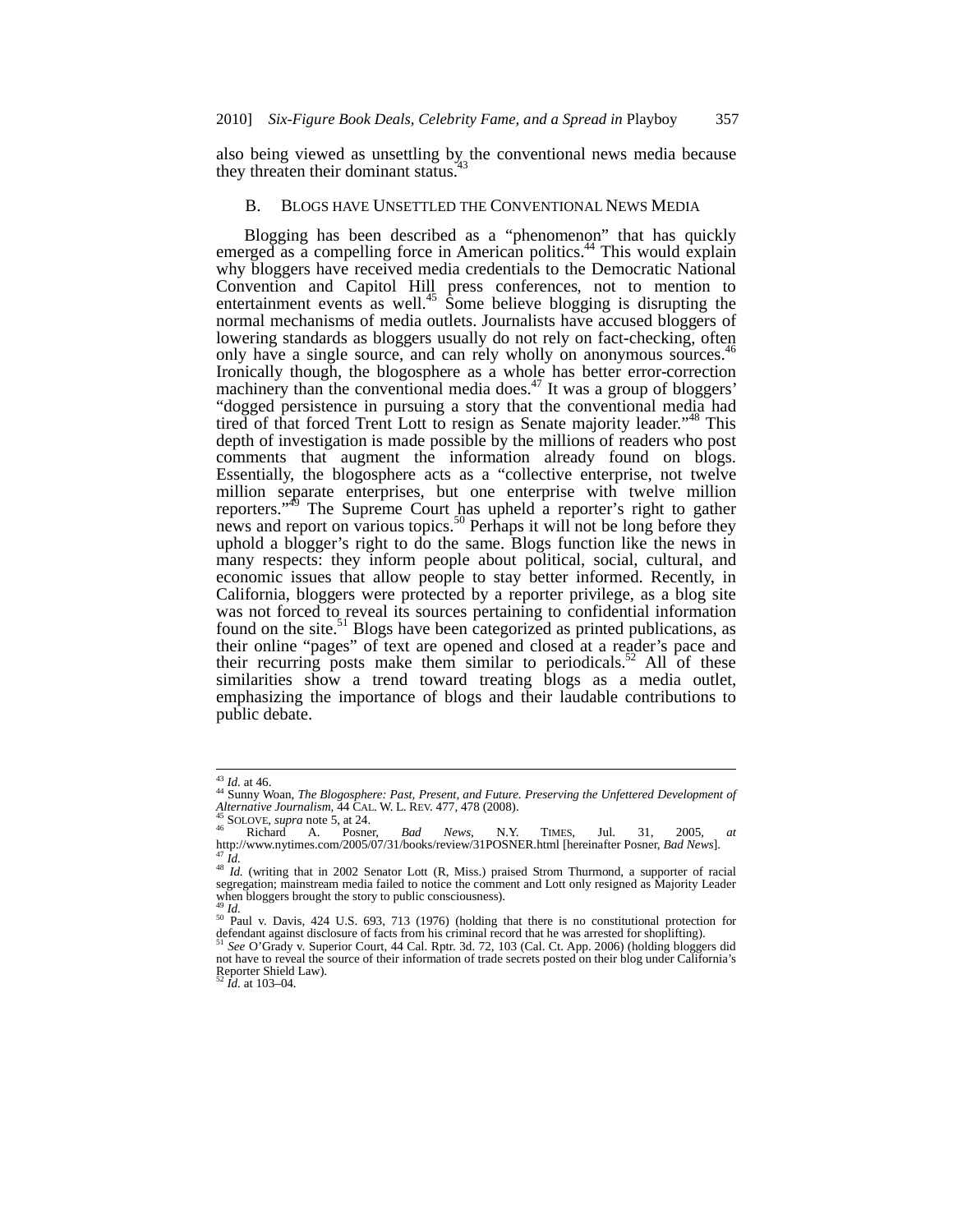## C. BLOGS SHOULD NOT BE EASILY CENSORED

It is apparent that as boundaries between public and private are being transformed through blogs, more extreme views are able to be heard. Some feel blogs exacerbate social tensions because it gives a powerful electronic platform to people with radical views.<sup>53</sup> Seventh Circuit Court Judge Richard Posner feels there is not much harm in blogs:

They enable unorthodox views to get hearing. They get 12 million people to write rather than just stare passively at a screen. In an age of specialization and professionalism, they give amateurs a platform. They allow people to blow off steam who might otherwise adopt more dangerous forms of self-expression. They even enable the authorities to keep tabs on potential troublemakers; intelligence and law enforcement agencies devote substantial resources to monitoring blogs and Internet chat rooms.<sup>5</sup>

The Internet has become a precondition for individual liberty and democratic deliberation. It is clear blogs allow for alternative views from what some term as a, "conventional media bias."<sup>55</sup> Critics argue that the conventional media usually slants the presentation of issues or avoids dealing with tough issues altogether, for instance, minority groups are either demonized and stereotyped, or not reported on at all.<sup>56</sup> One of the principle values of the First Amendment is the ability to discover truth in the "marketplace of ideas."<sup>57</sup> All of the varied kinds of blogs found in the blogosphere, even the extreme blogs, will profusely add to public debate on all kinds of issues.

Some scholars believe the impact the blogosphere has on the "marketplace of ideas" warrants the proposition that the blogosphere should be left to regulate itself.<sup>58</sup> Due to our culture's changing perception of what information should remain closed and private, and what information should be open to public purview, it is even more important to ensure that all sides of issues are represented.<sup>59</sup> The United States (U.S.) government has had a relatively small part in regulating the Internet. $60$  The Communications Decency Act of 1996 states that it is the policy of the U.S. to, "preserve the vibrant and competitive free market that presently exists for the Internet and other interactive computer services, unfettered by Federal or State regulation."<sup>61</sup> In recent decades there has been heightened scrutiny surrounding the concentration and consolidation of media ownership and control.<sup>62</sup> The threat to the "marketplace of ideas" is much greater when the media is in possession of a few. The courts have warned

<sup>&</sup>lt;sup>53</sup> Posner, *Bad News*, *supra* note 46.

<sup>&</sup>lt;sup>53</sup> Posner, *Bad News, supra* note 46.<br><sup>54</sup> *Id.*<br><sup>65</sup> Travis, *supra* note 21, at 1574–75.<br><sup>56</sup> *Id.*<br><sup>57</sup> See Kathleen M. Sullivan, *Free Speech and UnFree Markets*, 42 UCLAL. REV. 949, 950 (1995).<br><sup>57</sup> See Kathleen M.

<sup>(</sup>Westview Press 2000). Westview Press 2000).<br><sup>60</sup> Woan, *supra* note 44, at 492.<br><sup>61</sup> Communications Decency Act of 1996, 47 U.S.C. § 230 (2009).<br><sup>62</sup> Travis, *supra* note 21, at 1573.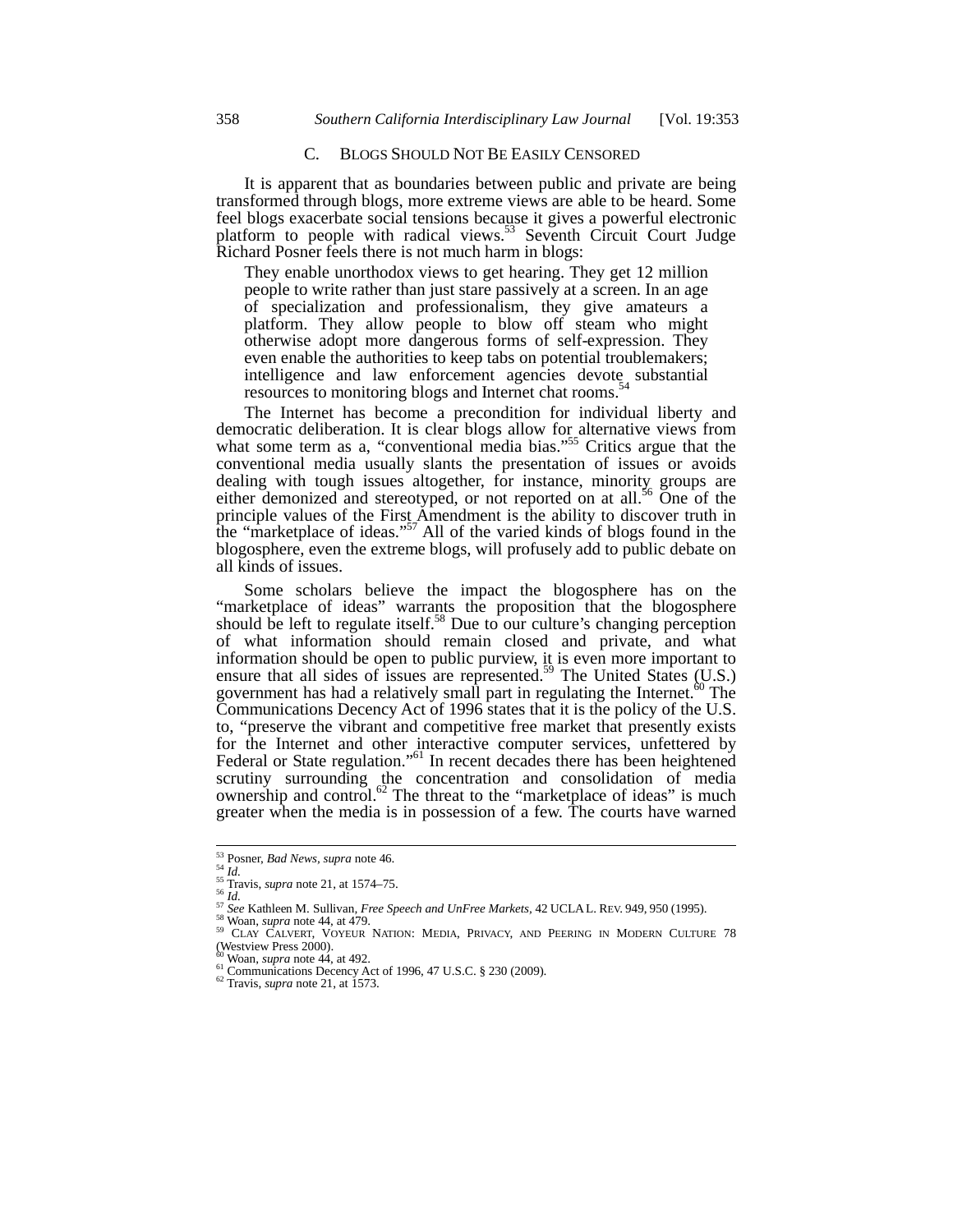that this could lead to an "unfettered power" to disseminate only these few owners' "own views on public issues," which would lead to a distortion of public debate.<sup>63</sup> Congress enacted section 230 of the Communications Decency Act to provide immunity for computer service providers when they fail to take down defamatory messages or screen posts on their websites.<sup>64</sup> This statute ensures that the "free market" on ideas is not constrained, at least not on the Internet. However, section 230 does not immunize bloggers for what they themselves say, at most it may immunize them from comments to their posts written by others.<sup>65</sup> The invasion of privacy torts are the real threats to bloggers, as more and more bloggers are getting into trouble over what they write.

It is a widely held ideology that participation in cyberspace should be free and largely anonymous. However, Internet users are beginning to be prosecuted for misrepresenting themselves online.<sup>66</sup> Last year a Missouri woman was the first person to be found guilty of cyberbullying when she misrepresented herself on the social networking site  $MySpace$ .<sup>67</sup> No doubt that case has signaled a wave of concern over online etiquette. Blogs are even becoming a legitimate concern for employers, with some companies sanctioning the usage of blogs. Last May, IBM (International Business Machines) published internal guidelines that encouraged employees to engage in online discussions using blogs when providing information to clients, gaining feedback on products, and reaching new business. Yet, just as easily employees have also used blogs to disclose proprietary information and to defame employers, co-workers or customers.<sup>68</sup> These kinds of uses of blogs have been cleverly coined "cybersmear[s]."<sup>69</sup> However, the more pressing matters in the blogosphere surround the lawsuits that have been brought against bloggers who are accused of invading another's privacy through their blog posts.

# III. LAWSUITS AGAINST BLOGS THAT REVEAL PRIVATE FACTS

### A. *STEINBUCH V. CUTLER*

One of the lovers Cutler mentions in her blog, Robert Steinbuch, filed two lawsuits against her in federal court, one in Washington, D.C. and one in Arkansas. Steinbuch has attempted to sue not just Cutler, but the blog *Wonkette*, for re-posting Cutler's blog, Hyperion Publishing and Disney Publishing for distributing Cutler's semi-autobiographical book, and Home Box Office (HBO) for purchasing the option to develop a television show

l

<sup>&</sup>lt;sup>63</sup> Id.<br><sup>64</sup> Zeran v. America Online, Inc., 129 F.3d. 327, 334 (4th Cir. 1997).<br><sup>65</sup> SOLOVE, *supra* note 5, at 153.<br><sup>66</sup> Brian Stelter, *Guilty Verdict in Cyberbullying Case Provokes Many Questions Over Online Identity*, <sup>66</sup> Brian Stelter, *Guilty Verdict in Cyberbullying Case Provokes Many Questions Over Online Identity*, N.Y. TIMES, Nov. 27, 2008, at A0. 67 *Id.* (*quoting* Professor Sameer Hinduja: "[i]t will be interesting to see if i

will eventually trump the hallmark ideology of free, largely anonymous or pseudonymous participation

in cyberspace."). <sup>68</sup> William H. Floyd III & James T. Hedgepath, *The Electronic Workplace: Blogs, Cybersmears and Similar Challenges*, 17 S. CAROLINA LAWYER 36, 38 (2008). <sup>69</sup> *Id.*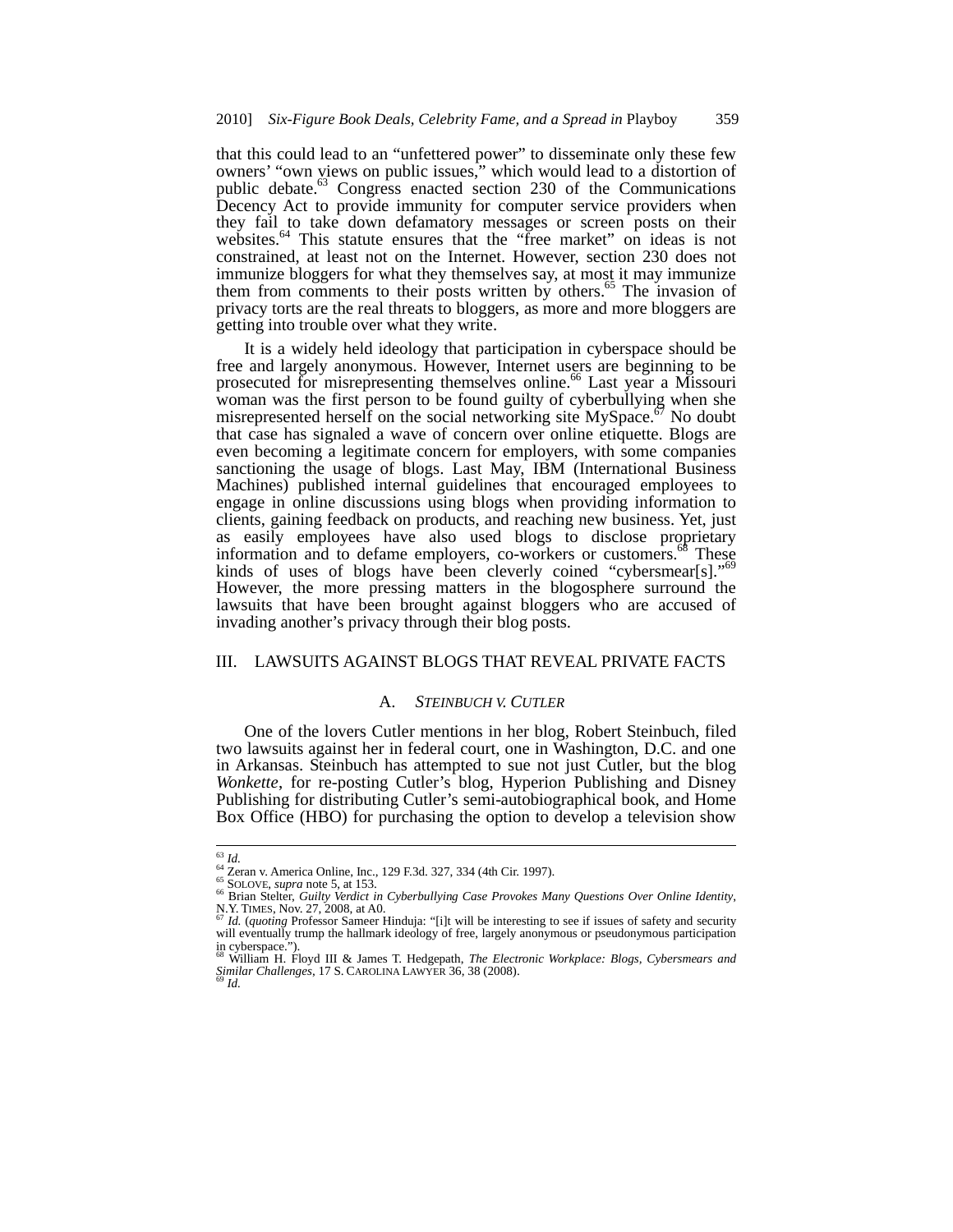based off of Cutler's life.<sup>70</sup> All have been dismissed as defendants except for Cutler and Hyperion.<sup>71</sup> Both cases have been stayed due to Cutler's filing for bankruptcy, and these cases have yet to be argued on the merits.<sup>72</sup>

#### 1. *What was said about Steinbuch?*

Cutler began her blog on May 5, 2004, and continued to post on May 6, 7, 10-14, 17 and 18, 2004, until she deleted her blog on May 18, 2004. Cutler and Steinbuch had their first date on May 6, 2004, although Cutler had briefly been introduced to him in February 2004 when she was hired as a Staff Assistant for Senator DeWine, the same senator Steinbuch worked for.<sup>74</sup> It was Cutler's supervisor who approached Cutler during work hours on Steinbuch's behalf to proposition Cutler for a date with Steinbuch.<sup>75</sup> They went out for cocktails that evening, Steinbuch stayed sober while Cutler became intoxicated, and later they went back to Cutler's apartment and had their first sexual encounter.<sup>76</sup> Steinbuch had known Cutler for no more than several hours.<sup>77</sup> Cutler proceeded to post details of her first sexual encounter with Steinbuch, and continued to post further details about her subsequent sexual encounters with him. The intimate details Cutler mentioned in her blog that relate to Steinbuch include: the number of times he ejaculated, his difficulty in maintaining an erection while wearing a particular condom, spanking and hair pulling during sexual activity, intimate personal conversations during sexual activity, the physical description of Steinbuch's naked body, and the sexual positions assumed during sexual activity.<sup>78</sup> Cutler's blog did not solely focus on Steinbuch, as Cutler was also blogging about the five other men she was carrying on sexual relationships with.

#### 2. *Cutler's Argument*

In Cutler's Motion to Dismiss, she not only argues that she has First Amendment protection, but that there are dispositive issues on jurisdiction, waiver and statute of limitations.<sup>80</sup> I will only be dealing with her First

<sup>70</sup> *Steinbuch,* 463 F. Supp. 2d. at 4 (dismissing Anna Marie Cox, creator of *Wonkette*); *Steinbuch,* 518 F.3d. at 583 (affirming the dismissal of Disney Publishing, HBO and Time Warner, and granting discovery on the issue of whether personal jurisdiction exists over Hyperion Publishing); Steinbuch v. Hachette Book Group*,* 2009 WL 963588 (E.D. Ark. Apr. 8, 2009) (granting 12(b)(6) dismissal to Hachette book distributor of Jessica Cutler's Hyperion-published novel).<br><sup>71</sup> Id.<br><sup>72</sup> Steinbuch, 518 F.3d at 583.<br><sup>73</sup> Mem. Of Points & Authorities In Supp. Of Def.'s Mot. To Dismiss the Compl. at 6, Steinbuch, 463 F.

Supp. 2d 1 (D.D.C. July 26, 2005) (No. 05-0970), *available at* http://www.citmedialaw.org/threats/steinbuch-v-cutler [hereinafter Steinbuch Def's Mem. Supp.].<br><sup>74</sup> *Id.* at 2, 7.

<sup>75</sup> *Id.*<br>
76 *Id.*<br>
76 *Id.*<br>
77 *Id.*<br>
78 Mem. In Opp. To Def.'s Mot. To Dismiss at 10, *Steinbuch*, 463 F. Supp. 2d 1 (D.D.C.Sep. 15, 2005) (No. 05-0970), *available at* http://www.citmedialaw.org/threats/steinbuch-v-cutler [hereinafter Steinbuch Mem. Opp. Def.].

<sup>79</sup> Compl. at 13, *Steinbuch*, 463 F. Supp. 2d 1, (D.D.C.May 18, 2005) (No. 05-0970), *available at* http://www.citmedialaw.org/threats/steinbuch-v-cutler [hereinafter Steinbuch Compl.]. <sup>80</sup> Def's Mot. To Dissmiss the Compl., *Steinbuch*, 463 F. Supp 2d 1 (D.D.C.Sep. 15, 2005) (No. 05-

<sup>0970),</sup> *available at* http://www.citmedialaw.org/threats/steinbuch-v-cutler [hereinafter Steinbuch Def's Mot. Dismiss].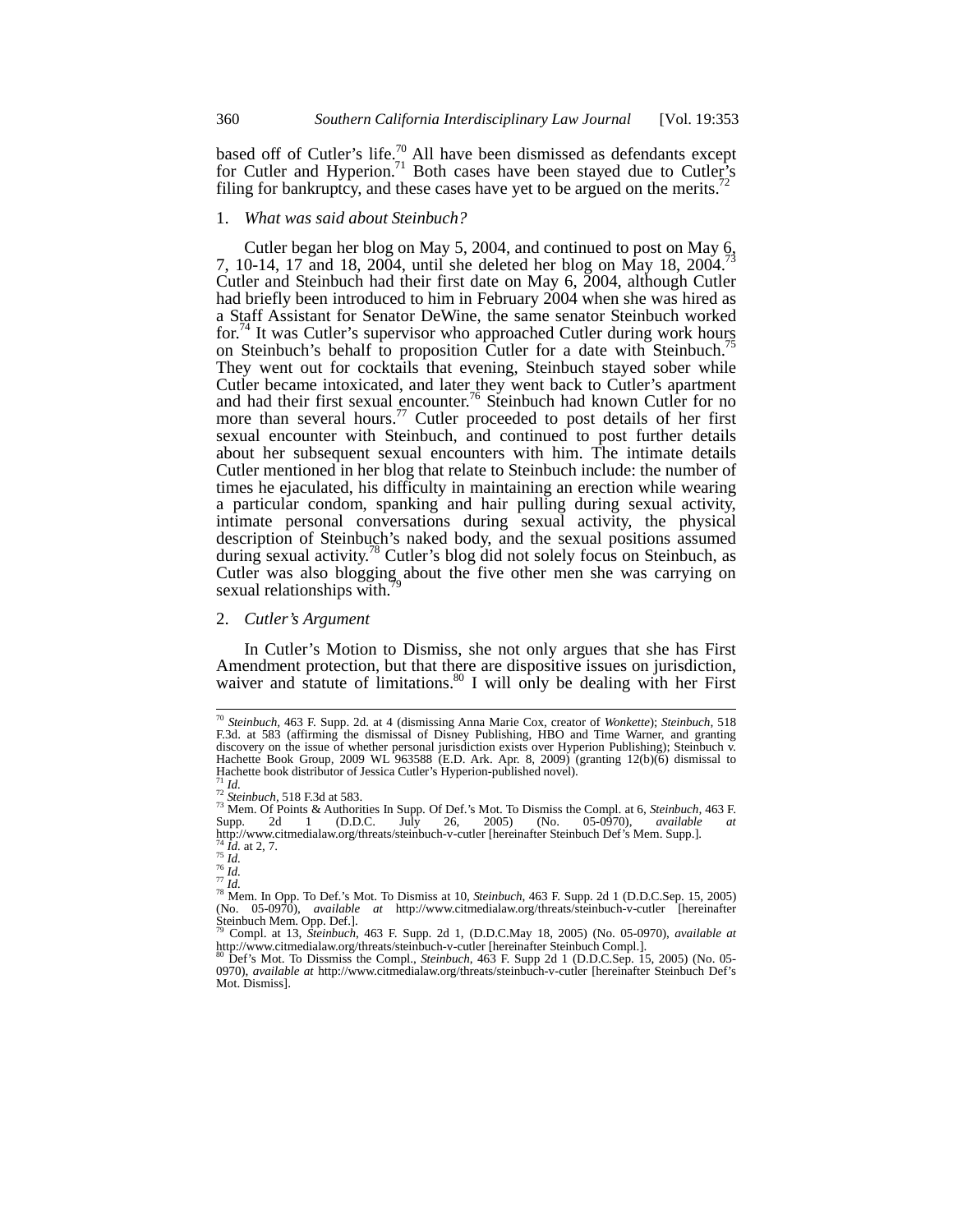Amendment argument. Cutler claims her own personal sexual experiences with Steinbuch, and the other men she blogged about, relate to the newsworthy topic of political sex scandals in Washington,  $D.C.<sup>81</sup>$  Read in its entirety, Cutler's blog makes a shocking and disturbing portrayal of casual and even reckless sexual encounters between young, entry-level Capitol Hill staffers, and senior staffers (like Steinbuch), executive branch officials, and other politically powerful men. $82$  Cutler argues the interrelationship between youth, beauty, sex, money, and power in Washington, D.C. has long been a matter of legitimate, and sometimes pressing, public interest.<sup>83</sup>

#### 3. *Steinbuch's Argument*

Steinbuch argues Cutler's blog is not newsworthy.<sup>84</sup> He insists that even if a matter is of legitimate public concern, there may be details about a person involved in that matter which are too private to be considered of public concern.<sup>85</sup> Yet, U.S. District Judge, Paul Friedman, wondered whether, "it was smart to file a lawsuit and lay out all of [Steinbuch's] private, intimate details," if they are indeed private details.<sup>86</sup> Steinbuch claims that no bureaucrat or employee in Washington, D.C., "indeed no person anywhere in the Country," would have the right to privacy if Cutler's blog is found to be of legitimate public interest.<sup>87</sup> Steinbuch is also alleging the facts from Cutler's blog are not even true, and that she portrayed him in a false-light.<sup>88</sup> This paper will leave those two contradictory claims aside. Steinbuch's main claim is for public disclosure of private facts, and therefore I will take Cutler's blog as truthful. It is clear though that the arguments of both Steinbuch and Cutler turn on the interpretation of newsworthiness, and as such this paper will argue for an expansive interpretation that would include Cutler's blog.

# B. *JOHNSON V. MAX*

Former Miss Vermont beauty queen, Katy Johnson, obtained an injunction from a Florida state court in 2003, enjoining blogger Tucker Max from, "[d]isclosing any stories, facts or information, notwithstanding its truth, about any intimate or sexual act engaged in by [Johnson].' Johnson is suing over a nine page narrative entitled, "The Miss Vermont

<sup>&</sup>lt;sup>81</sup> Steinbuch Def's Mem. Supp., *supra* note 73, at 9.<br>
<sup>82</sup> Id. at 27.<br>
<sup>83</sup> Id.

<sup>&</sup>lt;sup>84</sup> Steinbuch Mem. Opp. Def., *supra* note 78, at 25.<br>
<sup>85</sup> Id. at 31 (citing Nobles v. Cartwright, 659 N.E.2d 1064, 1077 (Ind. Ct. App. 1995)).<br>
2011 1111 - Sax Diary: Blogger Got Sued!,

so Chem Studio Web.Com, *Online*, Sex Diary: Blogger Got Sued!, June, 5, 2007,<br>http://www.chemstudioweb.com/online-sex-diary-blogger-got-sued/.<br><sup>87</sup> Steinbuch Mem. Opp. Def., *supra* note 78, at 26.

<sup>&</sup>lt;sup>87</sup> Steinbuch Mem. Opp. Def., *supra* note 78, at 26.<br><sup>88</sup> Id. at 9, 26.<br><sup>89</sup> ACLU of Florida, Inc.'s Mot. for Leave to Appear as *Amicus Curiae* in Supp. of Def.'s Emergency<br>Mot. to Dissolve Temporary Injunction at 3, *J* 17, 2003) *available at* http://www.citmedialaw.org/threats/johnson-v-tucker\_max [hereinafter Johnson ACLU Mot.].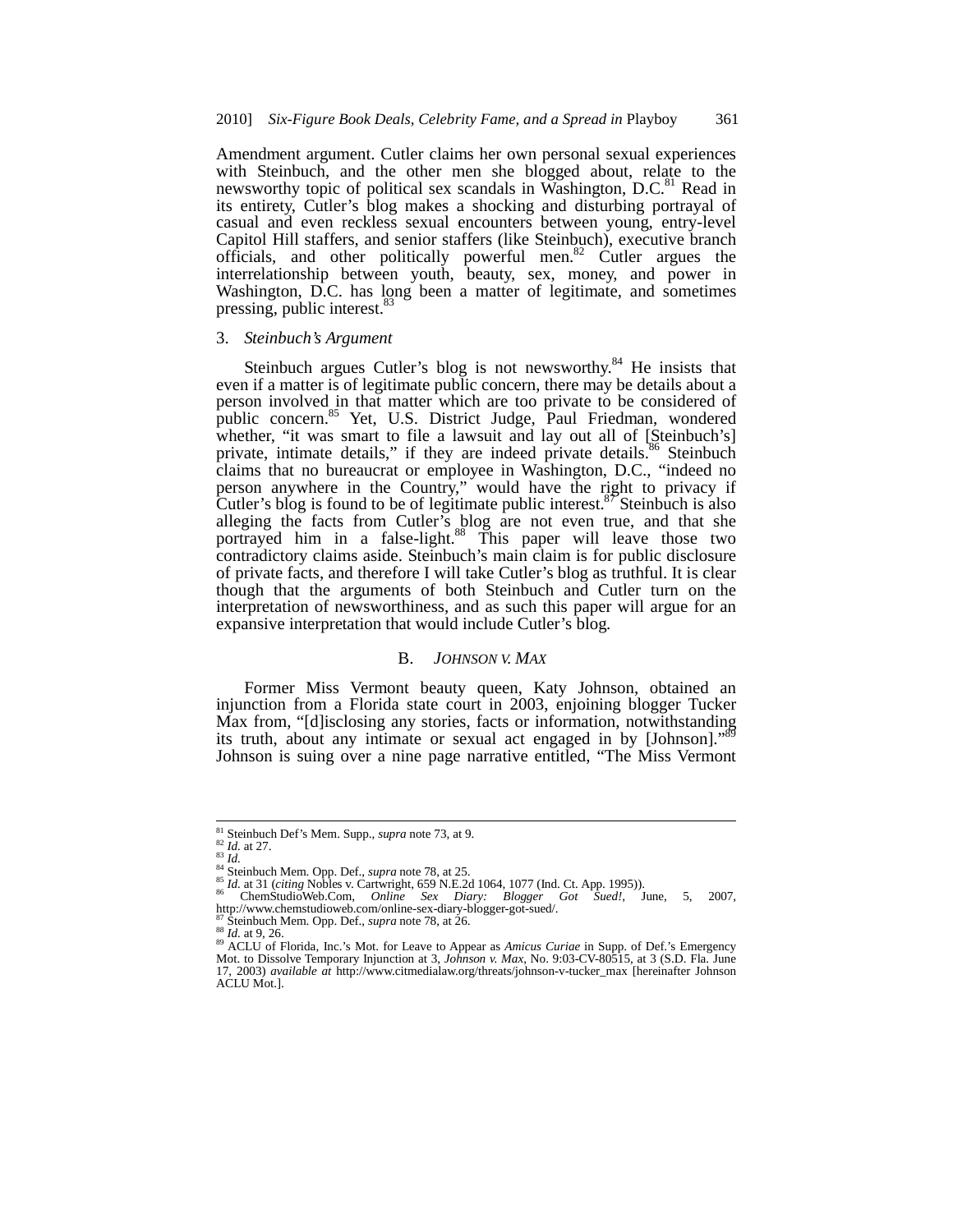Story," written by Max, which details private facts about his alleged intimate relationship with Johnson.<sup>90</sup> Max writes:

[S]he desperately intensified her attack on my loins, slipping a hand down my pants, and bringing one of my hands up to her nowexposed left breast. I desperately tried to formulate a plan about where we could fuck  $\ldots$ . Our clothes were off, in the back of a Ford Explorer, where there is not much room to spare, in less than 30 seconds. About a second after that she mounted me.

However, just a few weeks after filing her lawsuit, Johnson filed a notice to dismiss; her attorney claimed victory stating that, "she has exposed a Web site [sic] which clearly degrades women."<sup>92</sup> She gave no specific reason why she dropped the lawsuit, but most likely it was due to the extensive media coverage she received. Max has stated that he felt compelled to write about the specific details of his relationship with Johnson because of the "giant hypocrisy" he encountered when he met Johnson.<sup>93</sup> Johnson operated a children's website that gave character education advice for young girls and sold related books and merchandise, and she promoted platforms such as, Say Nay Today and the Sobriety Society.<sup>94</sup> Max also claimed victory stating: "I am proud that I was able, in a small way, to serve my country by defending, and ultimately defeating, an egregious attack on the  $1<sup>st</sup>$  Amendment."<sup>95</sup> The differing interpretations of victory highlight the tension between the need for privacy and the need for free expression rights.

This case exemplifies the two competing values at work in invasion of privacy cases, the desire to be free from unwanted intrusion and the desire to freely express oneself. Johnson claims a victory in exposing a blog that prides itself in exposing the private details of others. Yet, Max claims a victory under the First Amendment in being able to continue to blog about his racy encounter with the former Miss Vermont. The ACLU argued for the release of the injunction, claiming the Internet is, "the closest thing ever invented to a true free marketplace of ideas."<sup>96</sup> They argued that tortious speech was insufficient to justify the prior restraint put on Max.<sup>97</sup> Historically, the invasion of privacy claims have almost never amounted to the justification needed for prior restraints.<sup>98</sup> The injunction that was issued prohibited Max from writing Johnson's name, and also from writing, "Miss Vermont."<sup>99</sup> It would have been useful to see how the courts would have

<sup>90</sup> Tucker Max, *The (Almost Banned) Miss Vermont Story*, TuckerMax.Com, Jan. 2003, http://www.tuckermax.com/archives/entries/date/the\_almost\_banned\_miss\_vermont\_story.phtml#705.<br>
91 Fd

<sup>&</sup>lt;sup>91</sup> *Id. P2 Former Beauty Queen Drops Lawsuit Against Pick-up Artist*, ASSOCIATED PRESS, Jul. 22, 2003, http://www.firstamendmentcenter.org/news.aspx?id=11548 [hereinafter *Former Beauty Queen*].

<sup>35</sup> Max, supra note 90.<br><sup>93</sup> Max, supra note 90.<br><sup>94</sup> Adam Liptak, *Internet Battle Raises Questions About the First Amendment*, N.Y. TIMES, June 2, 2003, http://www.nytimes.com/2003/06/02/national/02INTE.html. *See* Clinton Fein, *Someone Talked!*, Annoy.Com, June 6, 2003, http://www.annoy.com/features/doc.html?DocumentID=100495 (describing Johnson's website as containing a "type of saccharine fluff that would make most people nauseous").<br>
Former Beauty Queen, supra note 92.

<sup>95</sup> *Former Beauty Queen*, *supra* note 92. <sup>96</sup> Johnson ACLU Mem., *supra* note 89, at 2. <sup>97</sup> *Id.* at 6. <sup>98</sup> Liptak, *supra* note 94. <sup>99</sup> *Former Beauty Queen*, *supra* note 92.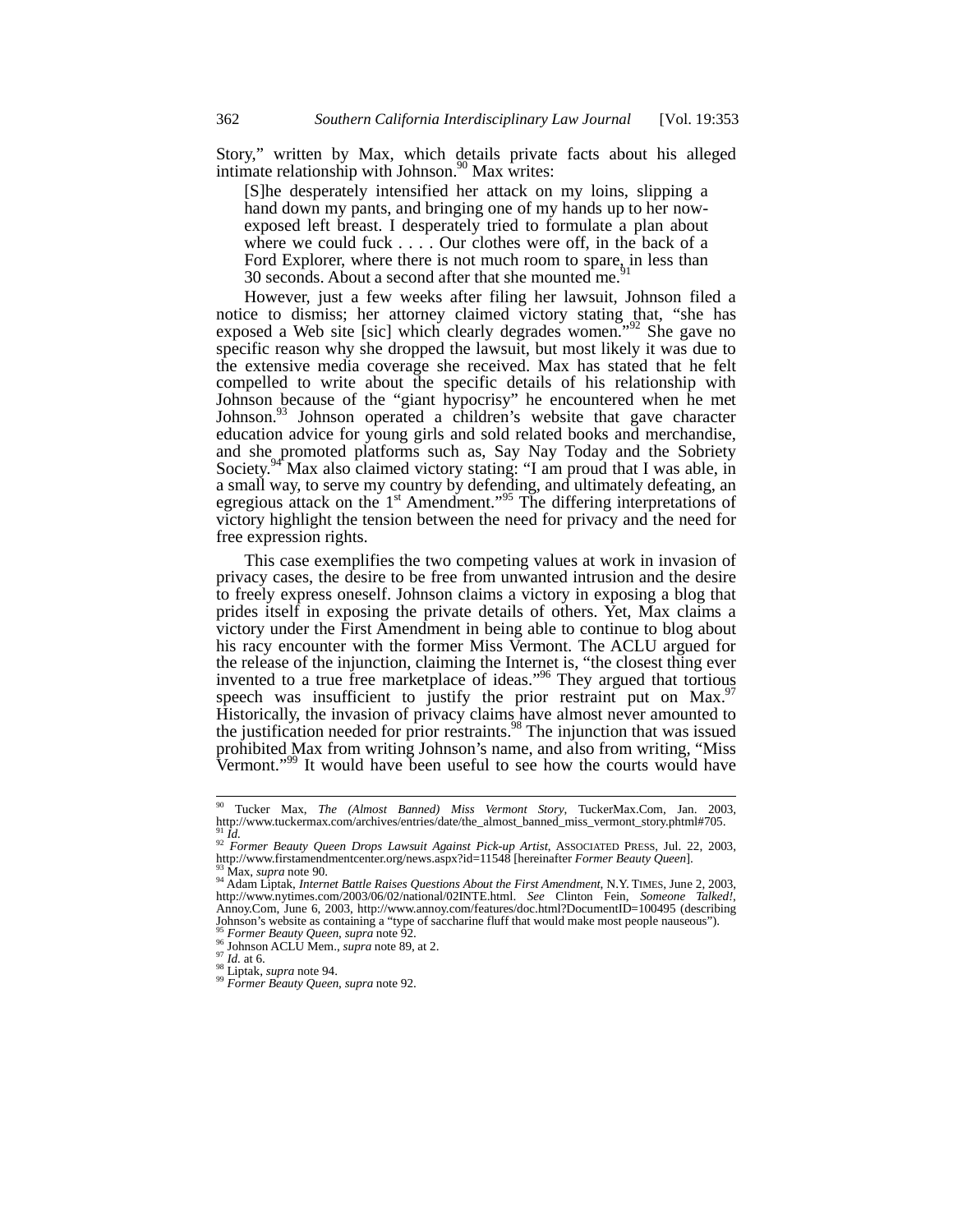solved the issue of prior restraints on blogs. The court may have allowed Max to refer to "Miss Vermont," but not to Johnson's name, or it may have revoked the injunction entirely if it found that Johnson was a public figure because of her website and beauty pageant titles. Max went further than Cutler in his blogging, Max used Johnson's real name, posted actual pictures of her, and gave plenty of very specific identifying details.<sup>100</sup> This case still leaves open the question of how cryptic a blogger has to be in order to write about someone else, especially when an injunction, not just a lawsuit, could be issued.

# C. CONCLUSION

Bloggers are in a precarious legal position, and Cutler's and Max's cases only highlight the ambivalence bloggers are facing regarding what content they can write. The cases do not yield resolutions, only more questions. Bloggers have a powerful medium at their disposal, yet it is unclear exactly what they can do with that medium. In the above cases, Cutler wrote about her life and the men in it, Max wrote about a particular relationship he had with one particular woman, and both bloggers characterize themselves as authors. These cases have different outcomes: Cutler is still involved in litigation, while Max's lawsuit was dropped. Though it is likely that Max would have been found liable, it would have been beneficial for other bloggers to see what arguments he would have used in his defense, and if they would have sufficed.

## IV. THE LAW OF PRIVACY IN THE BLOGOSPHERE

The idea of tort liability to remedy the invasion of one's privacy was first conceived by Samuel Warren and Louis Brandeis in their 1890 article entitled, 'The Right of Privacy'.<sup>101</sup> One of their main concerns was that the press of the 1890s was overstepping its prerogatives by publishing essentially private and intimate details of people's lives.<sup>102</sup> They observed that the problem of the increased commercial exploitation of the private life would be vastly heightened by the impact of new technologies, and that privacy torts were the proper remedy.<sup>103</sup> Again, like in the 1890s, we are faced with new technologies, the Internet, and more potential invasions of privacy. The public disclosure tort in particular has been used since the 1890s, across jurisdictions, by individuals who seek to suppress unfavorable or damaging information about themselves or their immediate family.<sup>104</sup>

<sup>&</sup>lt;sup>100</sup> Max, *supra* note 90.

<sup>&</sup>lt;sup>100</sup> Max, *supra* note 90.<br><sup>101</sup> Samuel D. Warren & Louis D. Brandeis, *The Right of Privacy*, 4 HARV. L. REV. 193, 196 (1890)<br>(noting that the common law privacy torts were devised in the United States and not inherited England).

<sup>&</sup>lt;sup>102</sup> SOLOVE, *supra* note 5, at 109.<br><sup>103</sup> *Id.* <sup>103</sup> *Id.* <sup>104</sup> *See* Forsher v. Bugliosi, 26 Cal. 3d 792 (1980) (failing to prove disclosure of private facts where facts were related to news media surrounding Manson Family killings), Harris v. Easton Publishing Co.*,* 335 Pa. Super. 141 (1984) (holding recipients of welfare benefits have right to reasonable expectation of privacy regarding amount of benefits), Haynes v. Alfred A. Knopf, Inc.*,* 8 F.3d 1222 (7th Cir. 1993) (personal details in book about historical Great Migration were found to be only slightly offensive);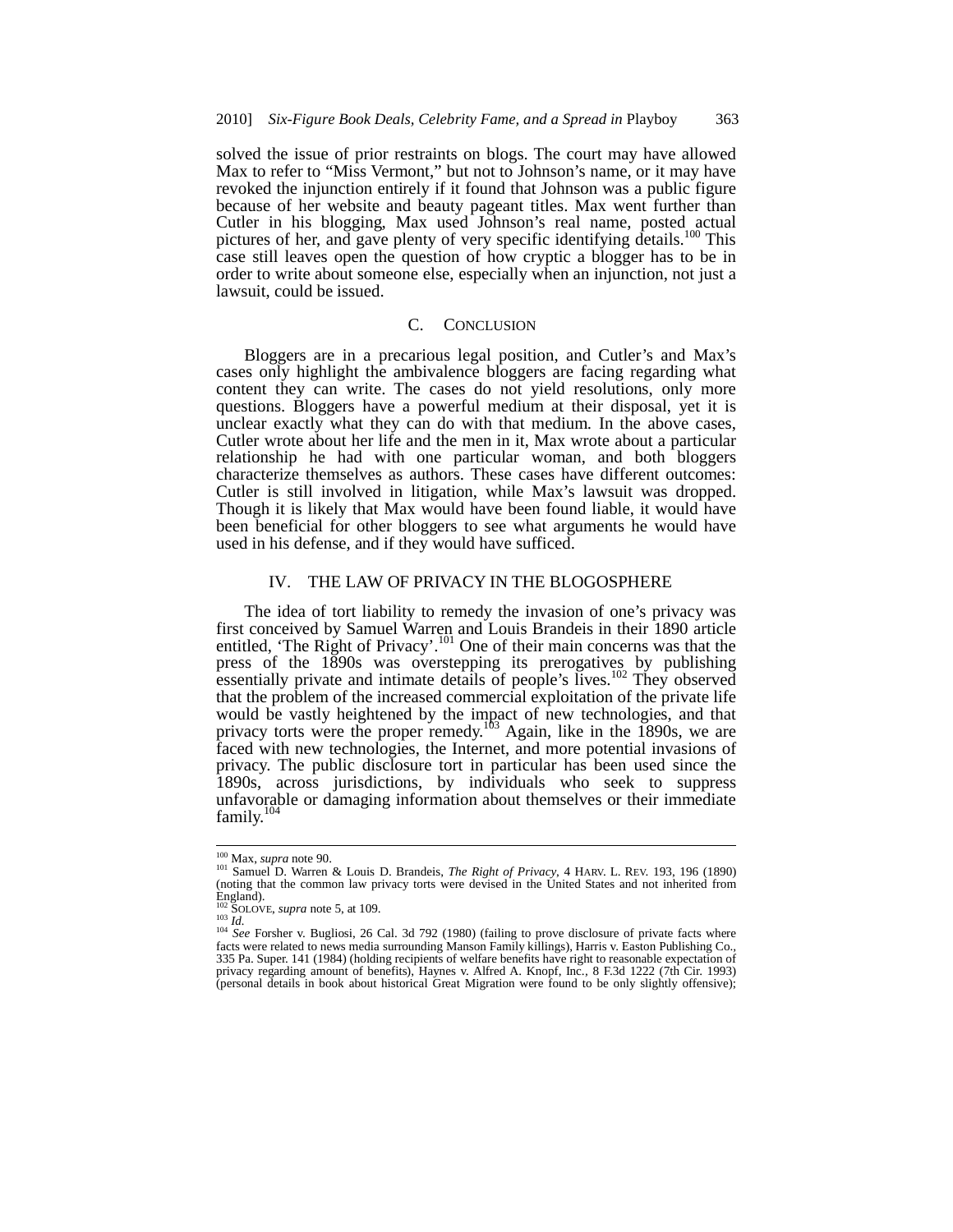In the early part of the twentieth century adultery with another man's wife constituted a literal invasion of privacy, as the wife was defined as being the property of her husband.<sup>105</sup> This was established in the 1904 Supreme Court case, *Tinker v. Colwell*, where adultery was held to be a "civil injury" and that the public disclosure tort could be used to protect a husband's reputation against allegations of his wife's infidelity.<sup>106</sup> In the middle of the twentieth century the public disclosure tort began to be used by plaintiffs to uphold their professional reputations, as they tried to censor media defendants from publishing unpleasant, yet truthful facts.<sup>107</sup> Though liability is usually not found with the media defendant, the Court has moved from treating reputation as somewhat of a property interest to treating it as a privacy interest.

Deciding public disclosure lawsuits has become a balancing act for courts, with privacy interests in reputation pitted against the media's free speech rights. In *Time v. Hill*, the Court held that *Life* magazine could publish an article that mentioned the details of a family that was trapped for days by a convicted felon.108 The Court in *Hill* acknowledged the family's privacy concerns in not wanting to be eternally stigmatized and forced to relive the traumatic event through ongoing press coverage.<sup>109</sup> Yet, the Court ultimately decided there was public interest in the story because a play was opening that was loosely based off of the event.<sup>110</sup> The Court grappled with the contention, wondering if the public interest aspect was "not so overpowering as virtually to swallow the tort."<sup>111</sup> The Court held that the risk of exposure is an "essential incident of life in a society which places a primary value on freedom of speech and press," and that being able to have a free discussion on various topics helps to "enable members of society to cope with the exigencies of their period."<sup>112</sup> The Court has since acknowledged that there is a "sphere of collision" between claims of privacy and those of the free press.<sup>113</sup> That collision has not subsided, and the contours of privacy rights are still uncertain. It seems the public disclosure tort changed from being a tool to protect reputation to a tool used to attempt media censorship.

### A. THE PUBLIC DISCLOSURE OF PRIVATE FACTS TORT

There are four distinct kinds of invasions of privacy, but this paper is mainly concerned with the public disclosure tort. Common law describes the public disclosure tort as, "unreasonable publicity given to another's

Bodah v. Lakeville Motor Express, Inc.*,* 663 N.W.2d 550 (Minn. 2003) (widely disseminated list of employee social security numbers did not amount to public disclosure).<br> $^{105}$  Tinker v. Colwell, 193 U.S. 473, 481 (1904).

<sup>&</sup>lt;sup>105</sup> Tinker v. Colwell, 193 U.S. 473, 481 (1904).<br><sup>106</sup> *Id.* at 482.<br><sup>107</sup> *See* Cox Broadcasting Corp. v. Cohn, 420 U.S. 469, 491 (1975) (holding daredevil's bizarre antics were not public disclosures of private facts), Florida Star v. B.J.F., 491 U.S. 524 (1989) (publishing rape victim's name is protected under First Amendment when name is matter of public record).<br><sup>108</sup> Time, Inc. v. Hill, 385 U.S. 374, 388 (1967).

<sup>109</sup> *Id.* at 384, n.7.<br>
109 *Id.* at 384, n.7.<br>
111 *Id.*<br>
<sup>112</sup> *Id.* at 388.<br>
<sup>113</sup> *Cox Broadcasting Corp.*, 420 U.S. at 491.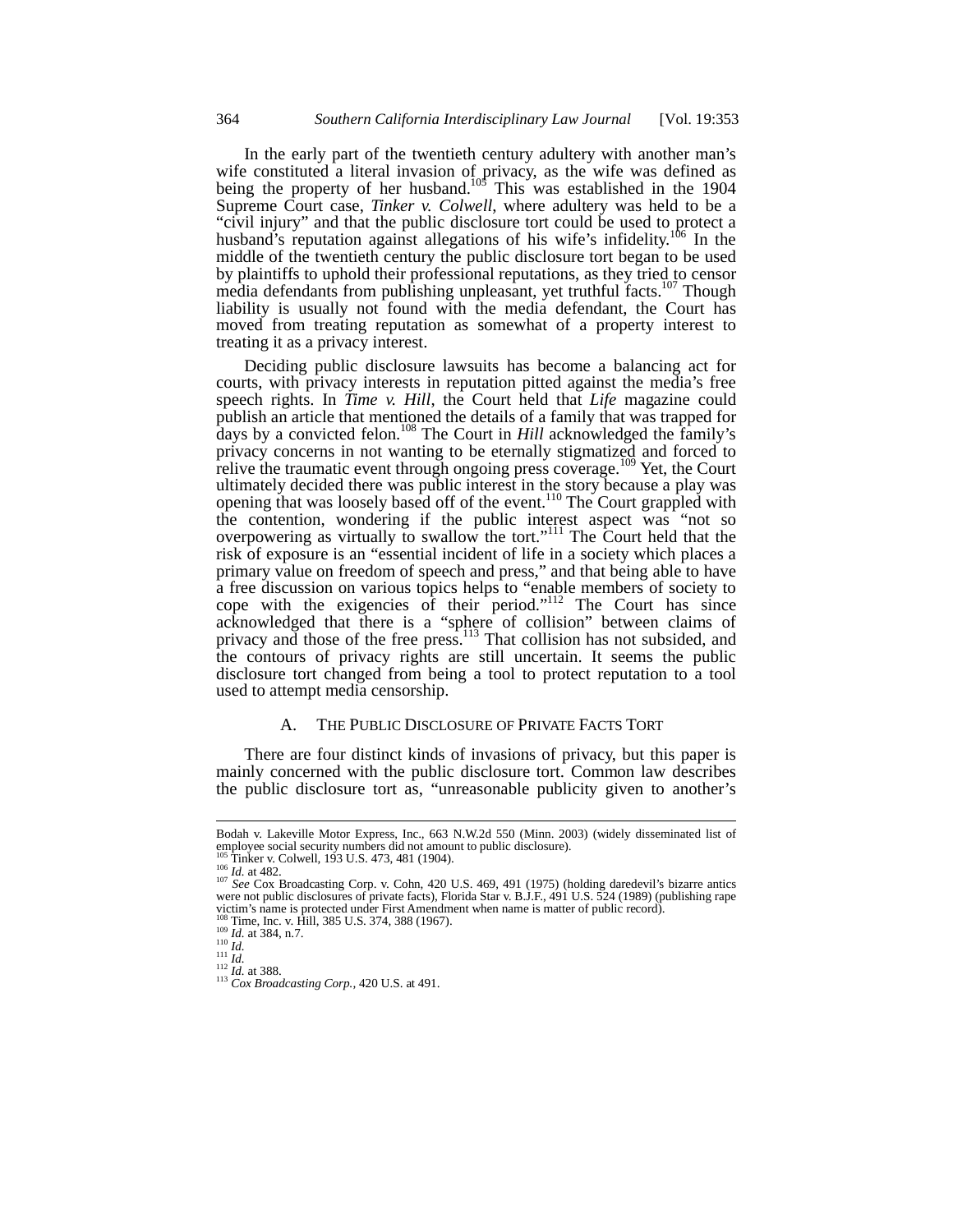private life."<sup>114</sup> Liability is found if, "the matter publicized is of the kind that, (a) would be highly offensive to a reasonable person; and (b) is not of legitimate concern to the public."<sup>115</sup> The disclosure of the facts must have been done in a way that the matter would be regarded as substantially certain to become one of public knowledge, there is no liability if the plaintiff leaves open to the public eye some fact or characteristic.<sup>116</sup> The offensiveness of the intrusion will be adjudged by the standard of an ordinary reasonable man, and the protection that is given to a plaintiff's privacy must be relative to the customs of the time and place, to the plaintiff's occupation, and to the habits of his neighbors and fellow  $\frac{1}{\text{citizens.}}$ <sup>117</sup>

Lawsuits targeting blogs must satisfy the elements of the public disclosure tort. The "public disclosure" element will likely be satisfied for a blogger, unless they had a password in use. Even if only a few people read the blog, without a password, it is capable of being accessed by the public. The "private facts" element will most likely be easy to determine, especially when it comes to online sexual diaries. In Steinbuch's case, he must both prove that Cutler's disclosure was public and that the facts were private, in addition to proving that the publication was highly offensive and of no legitimate concern to the public. Most believe Cutler's actions were, "perfunctory at best," in attempting to disguise Steinbuch.<sup>118</sup> She claims, however, she initially wrote her blog for the observation of only three friends, two of whom who lived a great distance from Washington,  $D.C.<sup>119</sup>$ She did not include a password to her blog because she did not think it was, "going to come up on the radar."<sup>120</sup> In May of 2004, two weeks after Cutler began blogging, an anonymous tip was sent to the popular Washington, D.C. website, *Wonkette*, and Cutler's blog was re-published on that site for thousands of viewers to see.<sup>121</sup> This paper will assume that, with the combination of Cutler's failure to use a password and her specific statements regarding Steinbuch, a judge could likely find her liable for public disclosure of private facts. Considering the reasonable person standard, most jurisdictions will likely look at *how* identifiable someone was when determining offensiveness. A blog post has a higher potential of being considered offensive if there is a substantial amount of personal and private identifying markers that serve to reveal, actually or constructively, another's identity. Although it is still unclear exactly how courts will reason, I argue that they should consider a blogger's reasonable attempt to mask the plaintiff's identity and not find offensiveness where the plaintiff is

<sup>&</sup>lt;sup>114</sup> Restatement (Second) of Torts § 652A(2)(c) (1977).

<sup>&</sup>lt;sup>114</sup> Restatement (Second) of Torts § 652A(2)(c) (1977).<br><sup>115</sup> Id. at § 652(D).<br><sup>116</sup> d. at § 652(D) cmt. b.<br><sup>117</sup> Id. at § 652(D) cmt. c.<br><sup>117</sup> Id. at § 652(D) cmt. c.<br><sup>118</sup> Jennifer M. Liebman, *Defamed By a Blogger: Leg Failures*, 2006 U. ILL. J.L. TECH. & POL'Y 343, 353 (2006).<br><sup>119</sup> Witt, *supra* note 1, at W12.<br><sup>120</sup> Id. (quoting from an interview with Jessica Cutler).<br><sup>121</sup> Id. (Wonkette creator, Ana Marie Cox, wrote an e-mail statin

 $121$  *Id.* (Wonkette creator, Ana Marie Cox, wrote an e-mail stating that she, "[had] no reason to believe that Jessica was the tipster").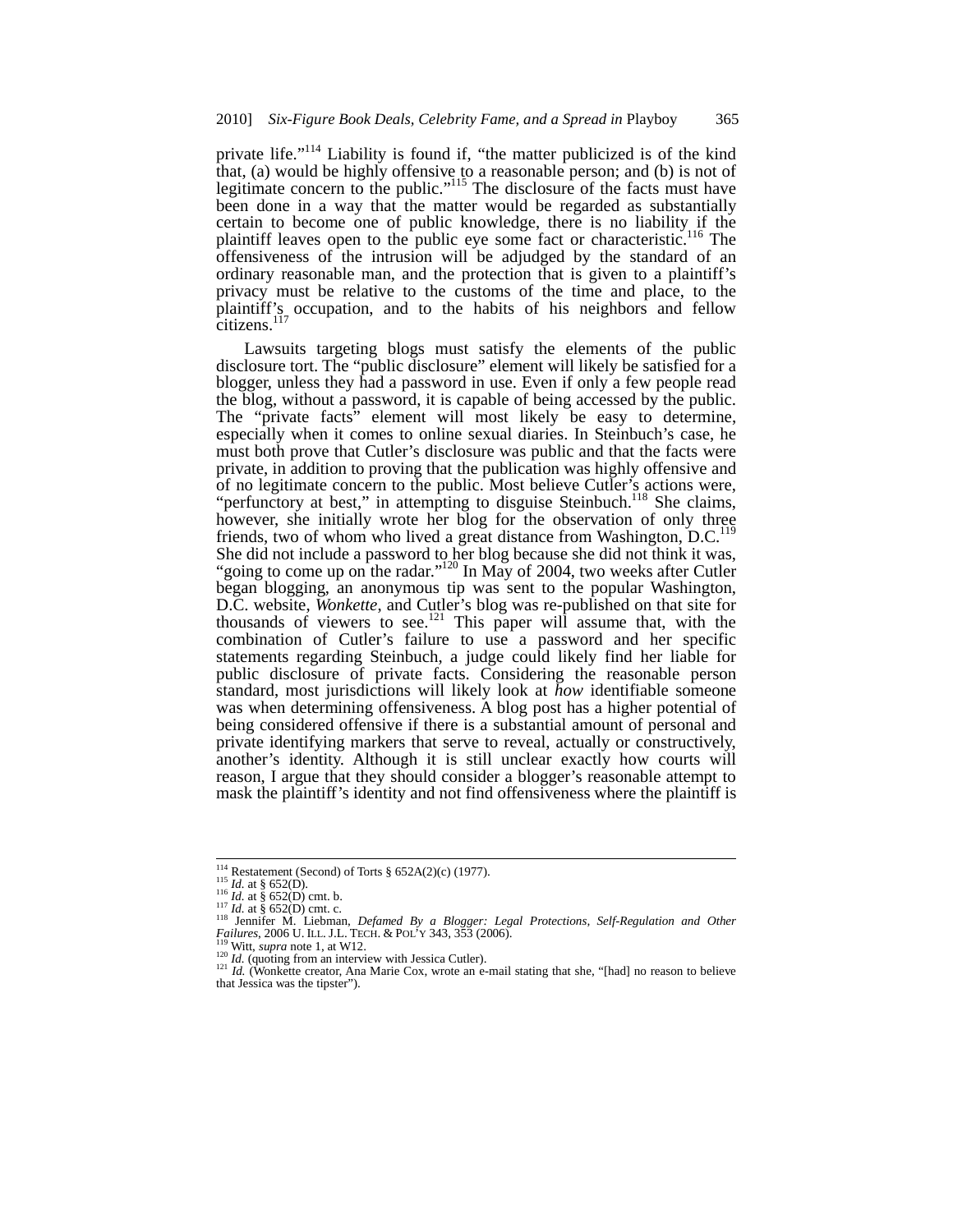not substantially identifiable.<sup>122</sup> Before getting to Cutler's newsworthiness defense, I will now consider the implications of the "highly offensive" element and discuss just *how* identifiable Steinbuch was.

#### 1. *There Should be No Blanket Liability for Bloggers*

If a blogger writes private facts about someone, and that person is later identified, there should be no blanket rule that finds liability for the blogger if he or she used reasonable care. The privacy torts can be misused to attack speakers who are critical of certain people or topics<sup>123</sup> which is why bloggers should be exculpated when they reasonably attempt to mask identities. A blanket rule of holding bloggers liable simply because someone's identity was revealed is unfair. Most bloggers rarely reach a national audience, but the few that unexpectedly do should not be held responsible when people happen to correctly guess who they wrote about, as long as the blogger reasonably tried to hide the plaintiff's identity. Judge Posner believes that it is not necessarily a bad thing when someone is exposed for hiding discreditable facts about themselves because it allows for a more "accurate picture."<sup>124</sup> Judge Posner argues that people often want to hide harmful facts about themselves for their own gain, a practice he compares to a merchant concealing a defect in a product.<sup>125</sup> Therefore, holding bloggers liable only when they fail to use reasonable care inhibits spiteful lawsuits from springing up when someone's true nature happens to be exposed. $126$ 

Lawsuits will continue to be brought against bloggers as our society becomes more open. To impose tort liability on bloggers because they reveal secrets, even though they reasonably attempted to protect them seems to go against the progressive direction society is heading. The Internet is no longer a novelty, it is something generations are now growing up with and more and more people are content with making personal information public.<sup>127</sup> If a blogger used non-obvious pseudonyms to describe private details about another, and a third party was able to identify the person who was blogged about through additional facts not obtained in the blog, then the blogger should not be liable for offensiveness. Recent reports show that twenty-five percent of bloggers post very personal details on their blogs, sixty-six percent frequently write about other people they know without permission, and twenty-one percent even explicitly identify other people on their blog.<sup>128</sup> If Cutler had just used initials, and left out the other identifying details, she would not be responsible for the many sleuths

 $122$  It is also unclear if Cutler would be liable if she had used a password for her blog, but if instead, one of her three friends had sent the e-mail to *Wonkette*. Would merely creating a blog count as publicity? Not likely.<br><sup>123</sup> SOLOVE, *supra* note 5, at 120.

<sup>124</sup> RICHARD A. POSNER, THE ECONOMICS OF JUSTICE 232 (Harvard University Press 1998) (1981)<br>
Internation A. POSNER, ECONOMICS].<br>
<sup>124</sup> RICHARD A. POSNER, ECONOMICS].

<sup>[</sup>hereinafter POSNER, ECONOMICS]. 125 *Id.* at 233. <sup>126</sup> *Id.* <sup>127</sup> *See* Danielle Citron, *Zuckerberg's Law of Data Sharing*, ConcurringOpinions.Com, Dec. 8, 2008, http://www.concurringopinions.com/archives/2008/12/zuckerbergs\_law\_1.html (quoting Facebook Founder, Mark Zuckerberg: "next year, people will share twice as much information as they share this year, and that next year, they will be sharing twice as much as they did the year before."). <sup>128</sup> SOLOVE, *supra* note 5, at 59.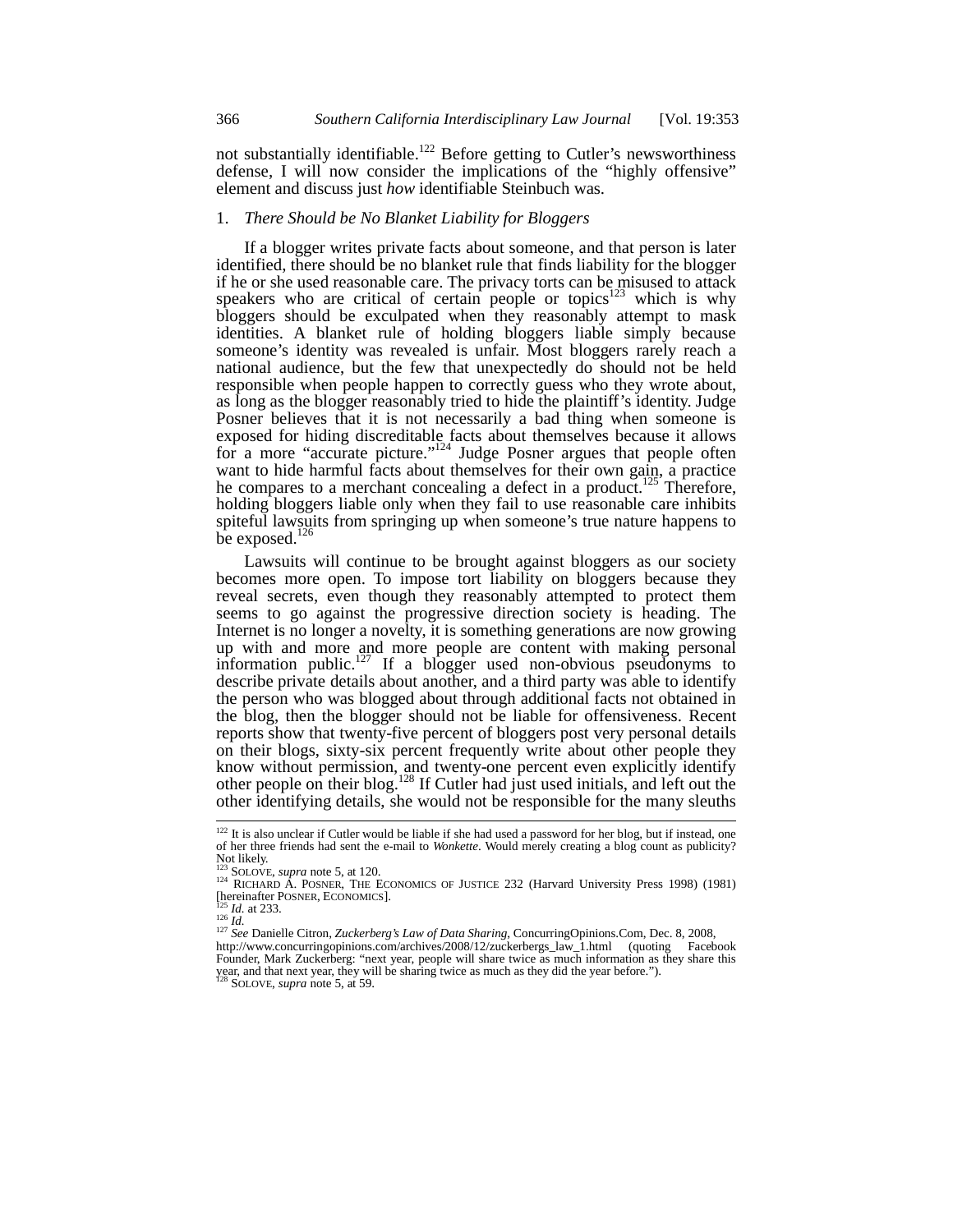who searched the Internet and tried to come up with potential candidates of who her male lovers were based on those initials.<sup>129</sup> However, it was the plethora of personal details Cutler included about Steinbuch that did make him readily identifiable, even without the help of the Internet. Offensiveness should not turn on if the plaintiff's identity was revealed to a substantial portion of the public, but rather *how* identifiable the plaintiff was to the public.

# 2. *Cutler's Blog Satisfies the "Highly Offensive" Element*

It is reasonable for a blogger to take precautions so that the identity of the person of target criticisms is not revealed; offensiveness should be found when those precautions are not reasonably taken. Cutler wrote about Steinbuch in such a way that made Steinbuch *very* identifiable. Steinbuch's complaint alleges that he was clearly recognized by a substantial segment of the community as the "RS" sexual partner Cutler described, because:

Cutler used [p]laintiff's initials, "R.S." and his first name to refer to him. Cutler also identified [p]laintiff in her public blog through his religion, Jewish; his job, Committee Counsel to the Senate Committee on the Judiciary; his place of residence, Bethesda; the fact that he has a twin; his general appearance ['RS looks like George Clooney without his glasses on']; and details of Cutler's intimate relationship with [p]laintiff that Cutler had previously disclosed to colleagues and co-workers.<sup>130</sup>

Cutler had enough foresight to use initials, but not enough to use reasonable care and only mention the initials without going into specificities. For all of the six men she was having relationships with, she used initials, stated the general Washington, D.C. neighborhood they lived in, and their occupations: "[J]F=Married man who pays me for sex. Chief of Staff at one of the gov agencies, appointed by Bush….MD=Dude from the Senate office I interned in Jan. thru Feb. Hired me as an intern.' Cutler also slipped and once mentioned Steinbuch's first name, "Rob."132 There are enough facts in regards to Steinbuch that make him identifiable even though Washington, D.C. has over 500,000 residents; Bethesda, Maryland has about only 50,000 residents.<sup>133</sup> More significantly, there is likely only a miniscule segment of Washington, D.C.'s and Bethesda's populations who work as Counsel on the Senate Judiciary Committee. The committee is comprised of nineteen Senators and has seven subcommittees.<sup>134</sup> It is also likely that Steinbuch may be the only member of the Committee that has a twin and is also Jewish. These details honed in on

<sup>&</sup>lt;sup>129</sup> Rosen, *supra* note 11, (describing one website that posted pictures of thirteen chiefs of staffs at federal agencies under the headline, "Would You Sell Sex to This Man?").

<sup>&</sup>lt;sup>130</sup> Steinbuch Compl., *supra* note 79, at ¶ 12.<br><sup>131</sup> *Id.* at ¶ 13.<br><sup>132</sup> *Id.* 28 *Id. Census Bureau*, http://quickfacts.census.gov/qfd/states/11/1150000.html (for population of Washington D.C.); *CityData.Com*, http://www.city-data.com/city/Bethesda-Maryland.html (for population of Bethesda, Maryland).

<sup>134</sup> *See* United State Senate Committee on the Judiciary, "About the Committee," http://judiciary.senate.gov/about/faq.cfm (last visited Mar. 22, 2009).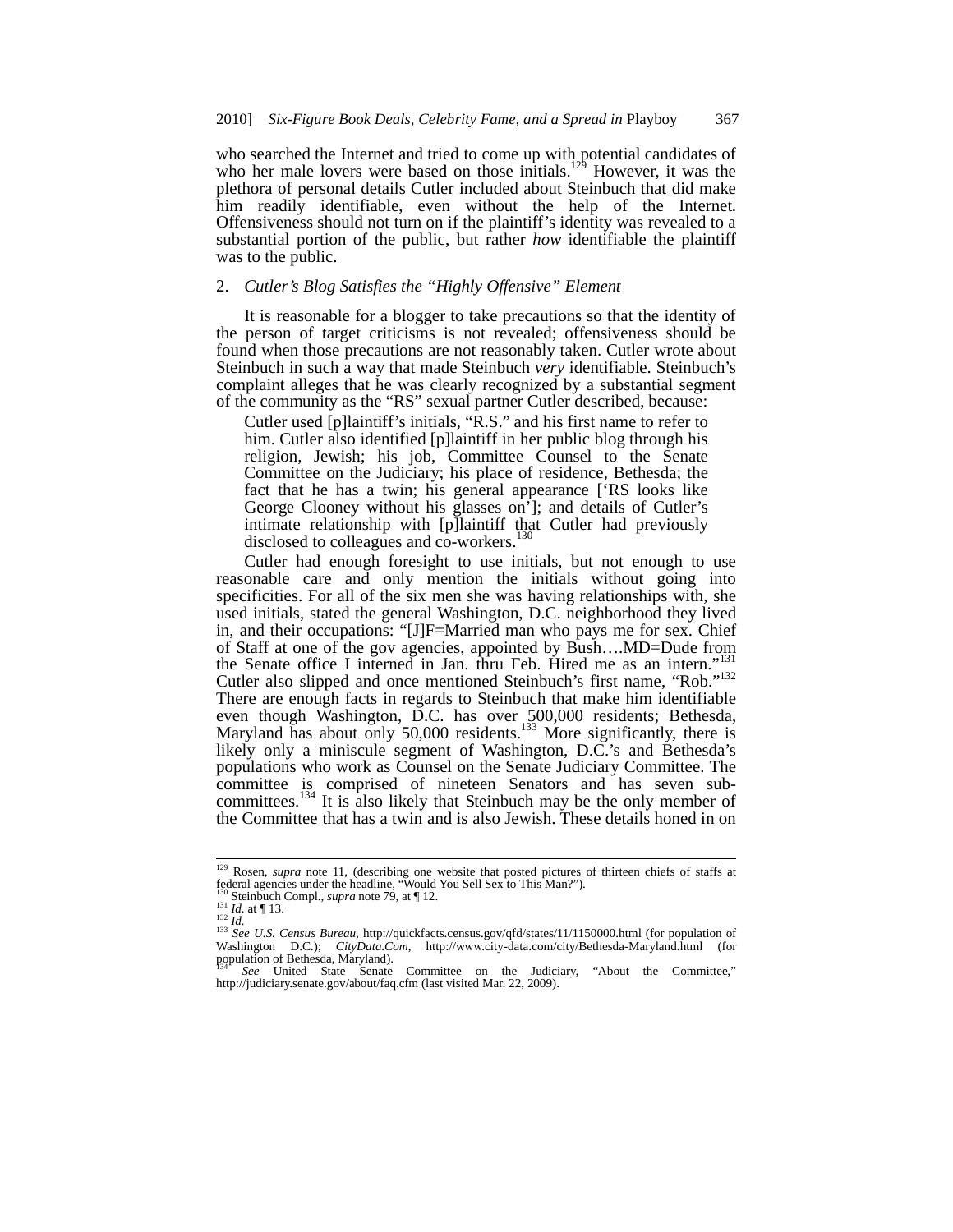Steinbuch's identity and made him easily identifiable to the public, constituting Cutler's remarks as highly offensive.

#### 3. *Anonymous Bloggers as "Highly Offensive"*

In the case of the anonymous blogger, most courts have set a stringent standard that must be met in the pleadings stage in order to obtain the identity of an anonymous blogger.<sup>135</sup> In one recent case, anonymous posters on the popular law school admissions forum, AutoAdmit.com (AutoAdmit), posted degrading and disturbing sexually explicit comments about two female students at Yale Law School.<sup>136</sup> These students, plaintiffs Doe I and Doe II, sued the anonymous posters over statements like "[Doe II] deserves to be raped," and, "I would like to hate-fuck [Doe I] but since people say she has herpes that might be a bad idea."<sup>137</sup> These posters mentioned the plaintiffs by name, and revealed disturbing and harassing information, such as "anyone who goes to the gym in the afternoon has seen her trapsing [sic] around in spandex booty shorts and a strappy tank top."138 It is clear these anonymous posters intentionally and recklessly meant to identify the plaintiffs because they mention their names and the law school they attend. In addition, the posters have no authorial privilege because the comments are third party revelations. The posts do not even try to mask the identities of these plaintiffs. For a case such as this, the bloggers should be liable for acting in such a highly offensive manner because they explicitly posted plaintiffs' names, pictures, and the law school they attended.<sup>139</sup>

## 4. *Easily Finding Bloggers Liable Encourages Disreputable Conduct*

Blogs have a way of encouraging people to be responsible for their own reputations. If Cutler had disguised Steinbuch's identity sufficiently, she should not have been charged with offensiveness for her other statements. What is left out of the criticism of Cutler's blog is that these men met Cutler in extremely public places and knew her for only a few hours before engaging in a sexual relationship with her.<sup>140</sup> Steinbuch had Cutler's boss ask Cutler out on a date for him.<sup>141</sup> In Cutler's semiautobiographical novel, she comments that one of her lovers (not Steinbuch) pulled up next to her and offered to give her a ride as she was walking home, and that another met Cutler at a bar and immediately took her to his office to have sex.<sup>142</sup> The other employees in the Senate office

<sup>135</sup> *See e.g.,* Doe v. Cahill, 884 A.2d 451, 456 (Del. 2005) (holding that a defamation plaintiff must satisfy a "summary judgment" standard before obtaining the identity of an anonymous defendant). <sup>136</sup> *See* CitizensMediaLaw.Org, AutoAdmit Story, June 8, 2007,

http://www.citmedialaw.org/threats/autoadmit (last visited on Mar. 19, 2009).<br><sup>137</sup> Pls. Compl. ¶ 23–24, Doe v. Doe, No. 3:07 CV 909 (D. Conn. 2008), *available at*<br>http://www.citmedialaw.org/threats/autoadmit) [hereinafte

<sup>138</sup> *Id.* at ¶ 36. <sup>139</sup> *See* Doe v. Doe, No. 3:07 CV 909 (D. Conn. 2008), *available at* http://www.citmedialaw.org/threats/autoadmit (court denied one of the anonymous poster's motion to quash subpoena seeking the identity behind the username "AK47").<br><sup>140</sup> Steinbuch Def.'s Mem. Supp., *supra* note 73, at 7.<br><sup>141</sup> *Id.* at 6.

<sup>&</sup>lt;sup>142</sup> CUTLER, *supra* note 13, at 63–64. "[A] shiny black Mercedes-Benz pulled over. . . [and he] told me he was good friends with a few congressman and that he could help me get a job….I wondered if this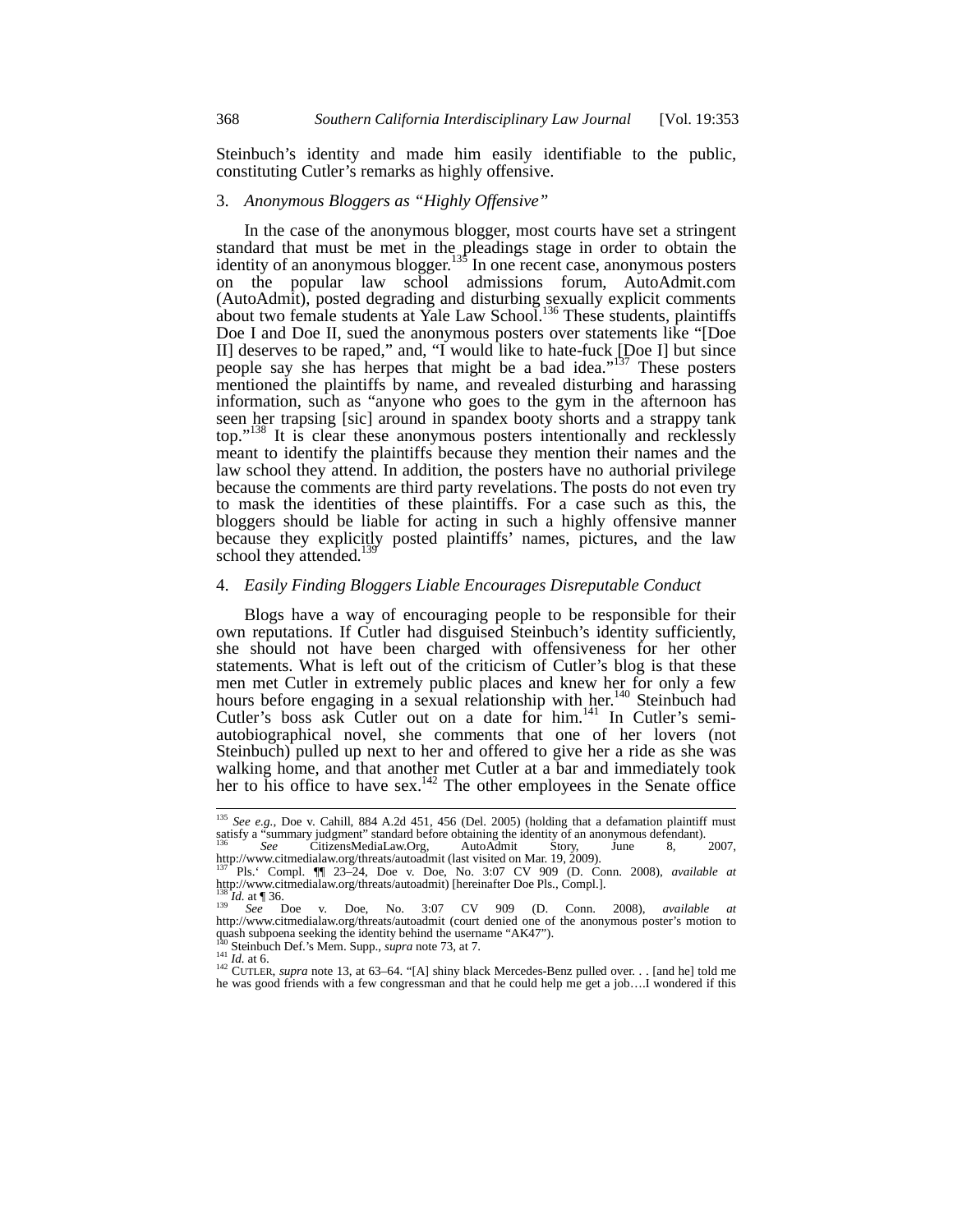where both Steinbuch and Cutler worked were aware of their sexual relationship; Cutler had even divulged Steinbuch's sexual preferences to her co-workers.<sup>143</sup> Perhaps some consideration should be given to the fact that Steinbuch continued to see Cutler after she had exposed him to her coworkers.<sup>144</sup> Steinbuch argues that Cutler did not give him accurate "factors by which he could assess [her]."<sup>145</sup> He says, "it is one thing to be manipulated and used by a lover, it is another thing to be cruelly exposed to the world."146 Perhaps it is these men who are at fault for exposing themselves and having an intimate relationship with someone they did not know well. When bloggers *do* act with reasonable care and sufficiently mask identities, they should not be charged with offensiveness simply because what they reveal is how careless and disreputable another person is.

It is not logical to expect people to keep secrets or to expect them to uphold the reputation of other people they do not know well.<sup>147</sup> It may be hard to function in society, especially in small communities, without a good reputation. Shakespeare said reputation is an "immortal part" of the self, a marker of respectability and worth.<sup>148</sup> The public disclosure tort has a way of scolding those who tarnish reputations. However, courts have held that there is nothing wrong with trying to sully another's reputation through truths.149 In the 1970s, environmentalist Ralph Nader criticized General Motors for its pollution emissions and General Motors retaliated by asking Nader's friends to betray him and divulge his secrets.<sup>150</sup> A court held that this was not improper.<sup>151</sup> It seems, however, unfair for plaintiffs to use the public disclosure tort to combat breaches of confidences. In this way, the tort is used to "control others' perceptions and beliefs," and allows people to hide their true moral character even when it is "at variance with the individual's professed moral standards."152 Cutler's case brings this issue to light: though she was careless about protecting Steinbuch's identity, bloggers who do use reasonable care and also happen to reveal intimate and unflattering details of others should not be held to be offensive.

was how he spent his Saturdays, picking up girls in his car and promising to help them." *Id.* "As I climbed into Fred's Volvo SUV, I noticed something in the backseat. A car seat. For a baby." *Id.* at 31. <sup>143</sup> Steinbuch Def.'s Mem. Supp., *supra* note 73, at 8 (Cutler claims that the "rumor" of their spanking

sexual encounter had spread within their office and had "spread to other offices," that Steinbuch expressed no objection, and even told Cutler he was "not mad about the gossip at all" and that he was "actually joking around the office about it."). <sup>144</sup> Steinbuch Def's Mem. Supp., *supra* note 73, at 7 ("Steinbuch did not bother to ask Cutler whether

she was sleeping with other men, or, for that matter, to find out much else of significance about her before becoming sexually intimate with her himself.").<br><sup>145</sup> Steinbuch Mem. Opp. Def., *supra* note 78, at 24.

<sup>&</sup>lt;sup>146</sup> Steinbuch Compl., *supra* note 79, at 133.<br><sup>147</sup> See Hoffa v. United States, 385 U.S. 293 (1966) (holding that law does not protect a wrongdoer's misplaced belief that a person he voluntarily confides in will not later reveal the wrongful activity).

<sup>148</sup> William Shakespeare, *Othello, in* THE RIVERSIDE SHAKESPEARE 1266 (Herschel Baker et al. eds., 1997) (1622) ("Cassio: I have lost the immortal part [reputation] of myself, and what remains is bestial.").<br><sup>149</sup> SOLOVE, *supra* note 5, at 174.

<sup>149</sup> SOLOVE, *supra* note 5, at 174. <sup>150</sup> *Id.* <sup>151</sup> *Id.* <sup>152</sup> POSNER, ECONOMICS, *supra* note 124, at 233.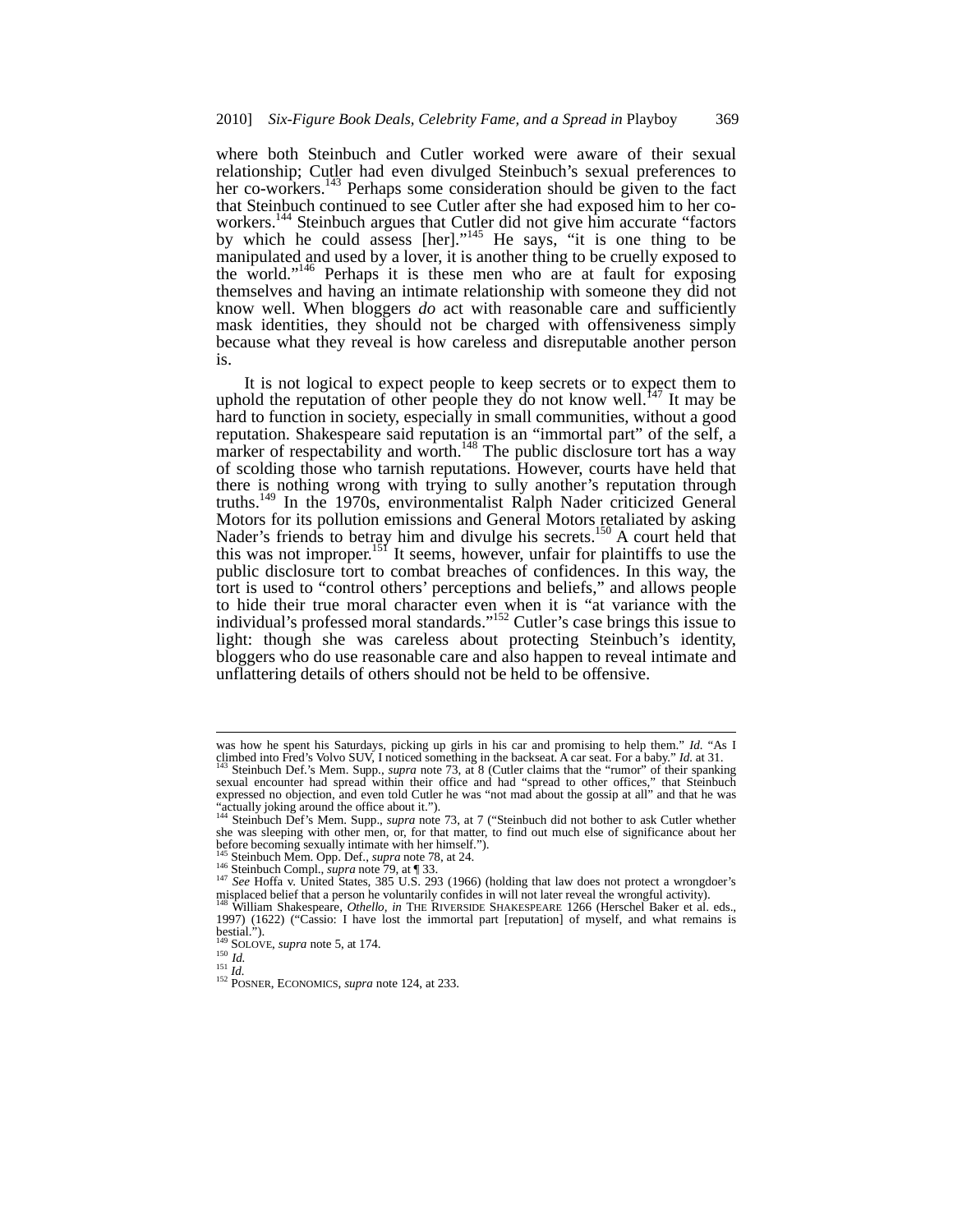## B. A BLOGGER'S AUTHORIAL PRIVILEGE

The public disclosure tort is often rendered impotent when the issue is found to be one of newsworthiness, especially when there is an authorial privilege in the intimate disclosures. An author's right to divulge autobiographical details comes under the protection of the First Amendment, and thus strengthens the newsworthiness defense when an author's written work is at issue. In a society where individuals have limited time and resources with which to microscopically observe the operations of our government, we rely almost whole-heartedly on the press and other forms of media to educate us about the facts of those operations.153 In *Hill*, the Court stated, "a broadly defined freedom of the press assures the maintenance of our political system and an open society."<sup>154</sup> Without the information provided by the press, most of us would be unable to vote intelligently or register opinions on the administration of our government.<sup>155</sup> That is precisely why the Supreme Court has recognized the defense of newsworthiness; that when a subject matter is of legitimate public concern, there can be no invasion of privacy.<sup>156</sup> Newsworthiness is generally determined by weighing the following factors: (a) the social value of the facts published; (b) the depth of the article's intrusion into ostensibly private affairs; and (c) the extent to which the individual voluntarily acceded to a position of public notoriety.<sup>157</sup> Whether the subject matter is of legitimate public concern is to be determined according to community mores.<sup>158</sup> Decisions of lower courts disagree as to whether newsworthiness should be treated as a question of fact for the jury or a mixed question of fact and law.<sup>159</sup> The newsworthiness defense, however, will fail when publications cease to give out information to which the public is entitled and instead engage in "morbid and sensational prying into private lives for [their] own sake."<sup>160</sup> When looking at these prongs, Cutler's blog does convey newsworthiness because she, as an author, chose to pry into her own life.

## 1. *An Authorial Privilege is Likely to be found in Written Depictions of Sex Rather than Visual Depictions of Sex*

Newsworthiness is likely to be found when sexual activities are written about because courts find greater social value and a lesser degree of intrusion in written depictions of sex as opposed to visual depictions. In 1996, celebrity Pamela Anderson sued *Penthouse* magazine in federal district court in California for publishing photographs showing Anderson and her then husband, rocker Tommy Lee, in various states of undress, and

 $\frac{153}{154}$  Cox Broadcasting Corp., 420 U.S. at 491.<br>  $\frac{154}{154}$  Time, 385 U.S. at 389.

<sup>&</sup>lt;sup>154</sup> *Time*, 385 U.S. at 389.<br>
<sup>155</sup> *Cox Broadcasting Corp.*, 420 U.S. at 492.<br>
<sup>156</sup> *Id.*<br>
<sup>157</sup> Sipple v. Chronicle Publ'g Co., 154 Cal. App. 3d 1040, 1048 (Cal. Ct. App. 1984).<br>
<sup>157</sup> Sipple v. Chronicle Publ'g Co., *Private Facts Tort*, 105 YALE L.J. 727, 728 (1995). <sup>160</sup> *Sipple*, 154 Cal. App. 3d. at 1049.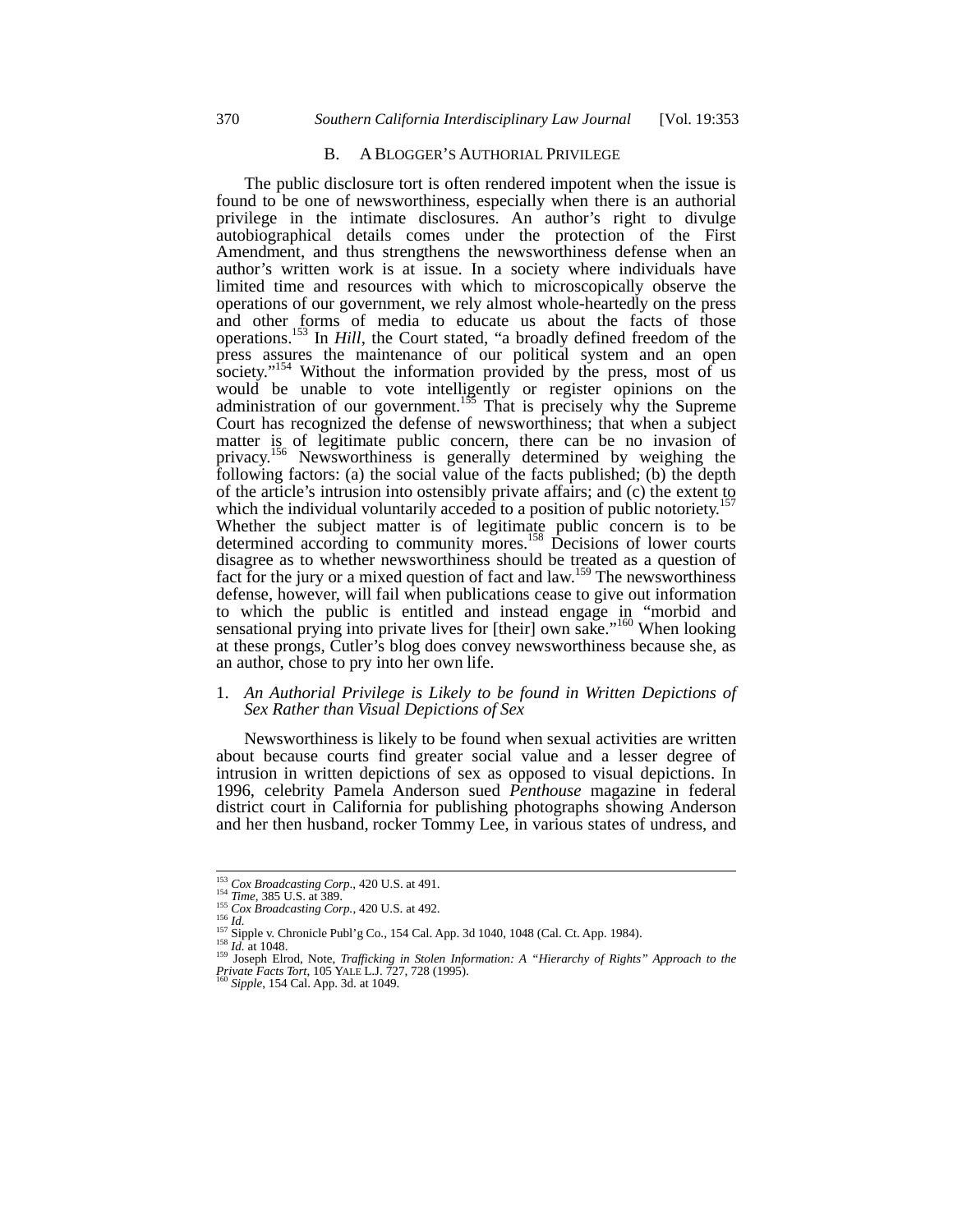depicting sexual touching between the pair.<sup>161</sup> Anderson and Lee sued over the sexually explicit pictures and lost, because there is no liability when a defendant simply gives further publicity to matters already published.<sup>162</sup> A year later, a sex tape involving Anderson and rocker Bret Michaels also went public and they sued the publisher in federal court in California as well.<sup>163</sup> In *Michaels*, the court held that the visual and aural details of Anderson's sexual activities were found to constitute private facts, even for celebrities.164 The court in *Michaels* focused on the first two prongs of the newsworthiness defense, finding it "difficult if not impossible to articulate a social value that will be advanced by dissemination of the Tape," and that a "video recording of two individuals engaged in such relations represents the deepest possible intrusion."<sup>165</sup> Courts will usually assume the third prong for celebrities and non-celebrities alike because it is usually obvious if they were trying to cultivate fame or not.<sup>166</sup> Here, an injunction was issued in *Michaels* because the court reasoned that visual depictions of intimate activities not only constitute a severe intrusion, but are also devoid of any social value.

The newsworthiness defense weighs in favor of the defendant when written depictions of sex are involved, because the literary work is not expunged of its social value when its broader themes compensate for its explicit sexual material. It is the social value and public interest in the broader themes of written work that give the author the right to write about his or her life. For example, Author Susana Kaysen had an affair with a married man, and then wrote about it. Her book, *The Camera My Mother Gave Me*, was written during the years she was carrying on the relationship and some of the book's passages detail facts about her intimate life.<sup>167</sup> Kaysen was sued by her ex-lover, Bonome, for public disclosure of private facts because even though Kaysen altered Bonome's name, background, and occupation, local family and friends were still able to identify Bonome as the "boyfriend" described in the book.<sup>168</sup> Kaysen described her "boyfriend" as "whining and pleading" for sex, and wrote that he aggressively tried to initiate sex with her: "I felt he was trying to rape me."<sup>169</sup> A superior court in Massachusetts held that the statements concerning the "boyfriend" were relevant to the broader themes of the book, and that the intimate details were included to develop and explore those themes, namely Kaysen's ongoing vaginal pain that she could not find treatment for.<sup>170</sup> An additional interest the court found was Kaysen's right to disclose her own intimate affairs, as she was not a disinterested third party, but rather she was authoring her own personal story.<sup>171</sup> Authors

<sup>&</sup>lt;sup>161</sup> Lee v. Penthouse, Ltd., 1997 WL 33384309, \*1 (C.D. Cal. Mar. 19, 1997).

<sup>162</sup> *Id.* at 18 (*citing* Sipple v. Chronicle Publ'g Co., 154 Cal. App. 3d. at 1040, 1047 (Cal. Ct. App. 1984)).<br>
163 Michaels v. Internet Ent., Group Inc., 5 F. Supp. 2d 823, 828 (C.D. Cal. 1998).<br>
<sup>164</sup> *Id.* at 840.<br>
<sup>165</sup> *Id.* at 842.<br>
<sup>166</sup> Id. at 842.<br>
<sup>167</sup> Bonome v. Kaysen, 2004 WL 1194731, \*1 (Mass. Super. Ct. Mar.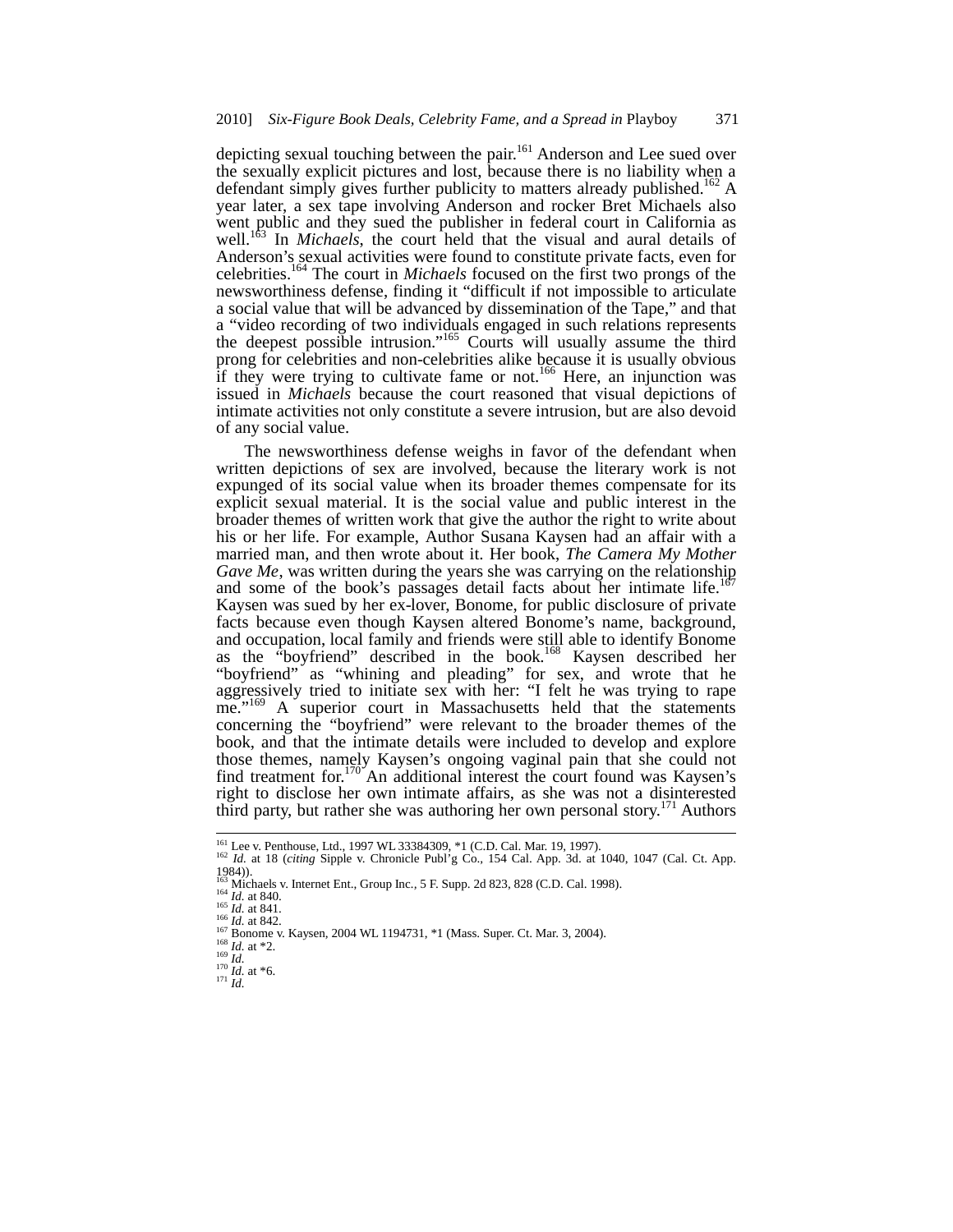like Kaysen that write in code to reveal intimate details about their lives have more First Amendment protection because the newsworthiness defense is usually found to be in their favor.

Disclosing intimate details is usually found to be in proportion to the public interest that the author's work conveys when the social value outweighs the depth of intrusion. Although Kaysen's free speech rights were in direct conflict with Bonome's privacy rights, the fact that Kaysen did not use Bonome's name in the book subordinated the depth of intrusion prong.<sup>172</sup> The court held that the disclosure had the "necessary nexus (both logical and proportional) to the issue of legitimate concern.<sup>5,173</sup> Kaysen's disclosure did not make it substantially certain that Bonome's identity would become public knowledge.<sup>174</sup> The court in Kaysen's case was able to make a determination by balancing how identifiable Bonome was against the importance of the themes in Kaysen's book. However, some courts have used inferences when determining the newsworthiness prongs. For example, Actress Chase Masterson, née Christianne Carafano, sued a website that had published her home address, among other intimate details.<sup>175</sup> The court allowed these intimate details to remain on the website because of Carafano's celebrity status coupled with the fact that the "social value of [p]laintiff's address can be *inferred* from the myriad tours and maps offered of 'Star's Homes' throughout Los Angeles County."<sup>176</sup> Carafano herself had never been featured in an issue of "Star's Homes," but there was still social value in her address because many like to inform themselves of celebrity addresses. Though it is likely many segments of our society enjoy watching sex tapes of celebrities, there was no social value in the visual depictions of Lee having sex, despite the public interest.<sup>177</sup> The *Carafano* court seems to be saying that in regards to written intimate details, an inference of their social value can be made if those details are sought after by the public. This would not be the case for visual works because, as in *Michaels*, their degree of intrusion outweighs any inference of social value*.* Essentially, a written depiction describing explicit sex acts is much more likely to have a broader, more socially relevant theme, and an inference can be made by courts that there is public interest. The visual imagery of those same explicit sex acts would be given no socially relevant inference. This renders the social value prong malleable and more inclusive of online diary writings that describe sexual practices, the inference being that the writing is socially valuable since the public is seeking it out.

<sup>&</sup>lt;sup>172</sup> *Id.* at \*7.<br><sup>173</sup> *Id.*<br><sup>174</sup> *Id.* 2002) (the website had 175 Carafano v. Metrosplash, Inc., 207 F. Supp. 2d 1055, 1061 (C.D. Cal. 2002) (the website had originally stated Carafano's address, her telephone number, e-mail address and the fact that she lived<br>alone with her son, but Carafano abandoned her claim with respect to these facts).<br><sup>176</sup> *Id.* at 1069 (emphasis added)

<sup>16.</sup> at 1009 (emphasis added).<br>
15, 2008, at E1, *available at* http://articles.latimes.com/2008/sep/15/entertainment/et-sextapes15<br>
15, 2008, at E1, *available at* http://articles.latimes.com/2008/sep/15/entertainment/et-s (describing that the distribution of celebrity sex tapes is on the rise after the Pamela Anderson-Tommy Lee tape had several million dollars in sales).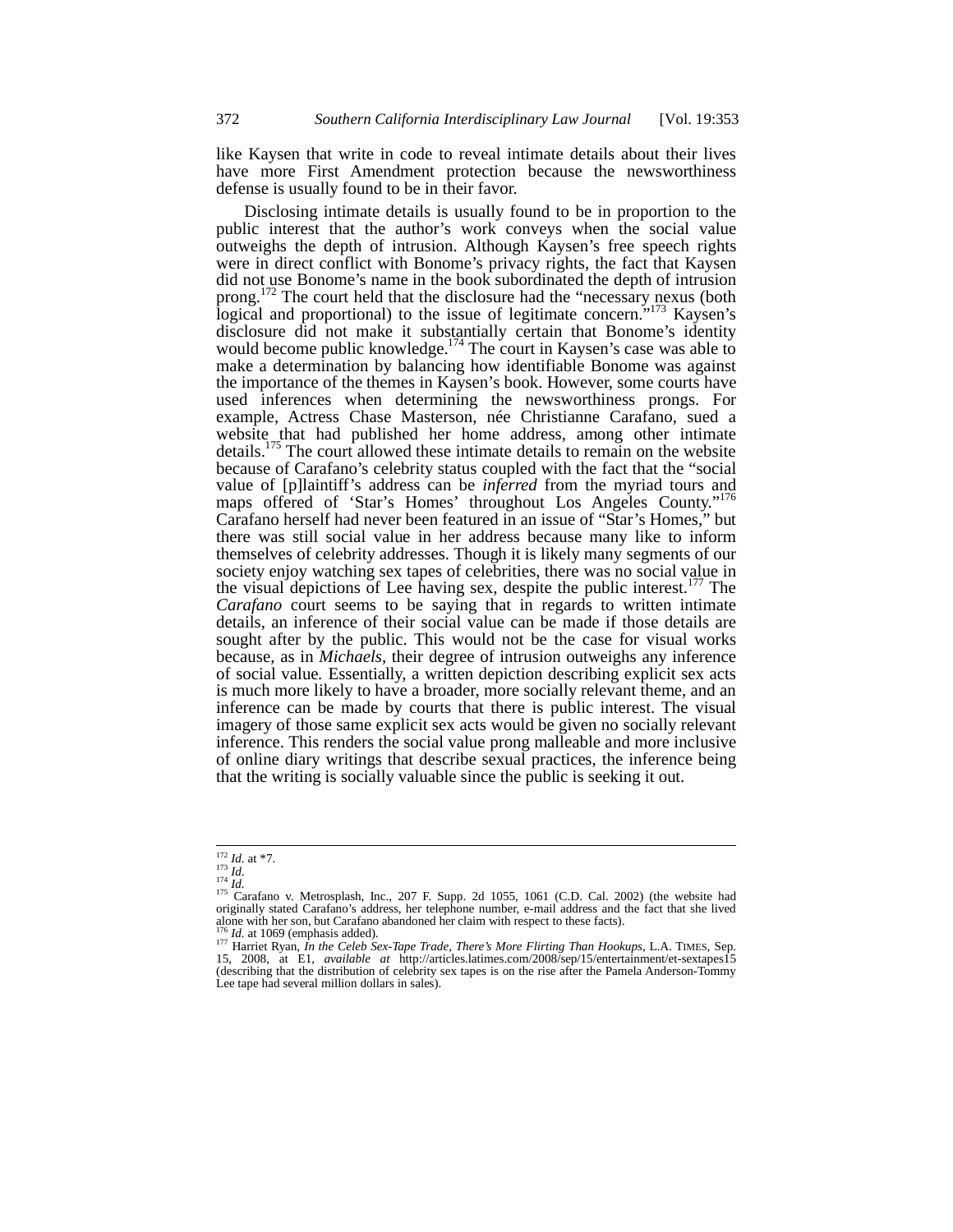#### 2. *Authorial Privilege Applies to Cutler's Online Sexually-Themed Diary*

However malleable a prong, the newsworthiness defense has been thwarted when it comes to visual depictions of sex, as the image of sex acts in the *Michaels* tape were considered completely valueless, but the writings of sex acts in *Kaysen* were given an inference of social value.<sup>178</sup> Visual depictions of sex may not contribute anything more than just the imagery of people having sex, but what more is contributed by writings that are just explicitly sexual? Cutler's blog, however, is exemplary of the finer division that can be made between written depictions of sex, and written depictions of sex that have a broader theme. If Cutler had secretly videotaped her encounters with Steinbuch, without his consent, those tapes would undoubtedly qualify as an invasion of privacy. Not only would they have been made without consent, but the tapes would also have none of the literary nuances and witty remarks Cutler makes about Washington, D.C. in her blog. Cutler's blog does not just focus on Steinbuch's sexual proclivities, for if it did only this, it would make it more difficult to extend to it an inference of social value. However, Cutler chronicles her behavior in such a way that it is informative of human activity; though carnal, her blog serves as a scathing exposé of Washington, D.C.

Cutler's authorial choice to write in such a sardonic way only emphasizes the crude sexual nature of Capitol Hill, where men are said to commonly refer to entry level staff assistants, like Cutler, as "Staff Ass."<sup>179</sup> Indeed many women who have worked in Washington, D.C. have acknowledged this chauvinistic atmosphere.<sup>180</sup> Some argue the Monica Lewinsky scandal fused the personal and political permanently when Lewinsky's personal e-mails to her friends were considered relevant to the Starr Report.<sup>181</sup> Even outside of Washington, D.C., sexual liaisons in the workplace are a current topic no matter how "deplorable" the "popular appeal" is.<sup>182</sup> A noteworthy Boston realtor lost his privacy action after the court found that his status as a prominent businessman made the issue of whether or not he fathered his secretary's child a matter of legitimate public concern.<sup>183</sup> For similar reasons, the fact that he had refused to give child support was found to be of "general modern public interest," and it was within the reporter's rights to write the story.<sup>184</sup> Authorial privilege then

 $178$  *Id.* 

<sup>179</sup> **Ide.**<br><sup>179</sup> Steinbuch Def.'s Mem. Supp., *supra* note 73, at 26.<br><sup>180</sup> *Nomination of Judge Clarence Thomas to be Associate Justice of the Supreme Court: Before the S.*<br>2001) *according the Computer Computer Thanseter Comm. on the Judiciary*, 102nd Cong. (1991*), reprinted in* THE COMPLETE TRANSCRIPTS OF THE CLARENCE THOMAS – ANITA HILL HEARINGS OCTOBER 11,12,13, 1991, at 22–23 (Anita Miller ed., Academy Chicago 1994) (1991) [hereinafter Anita Hill Testimony] (quoting from Ms. Hill's testimony: "After approximately three months of working there, [Clarence Thomas] asked me to go out socially with him.... I believed then, as now, that having a social relationship with a person who was supervising my work would be ill advised.… My working relationship became even more strained when Judge Thomas began to use work situations to discuss sex.… On several occasions Thomas told me graphically of his own sexual prowess."").

<sup>181</sup> Julie Hilden, *Are Accounts of Consensual Sex a Violation of Privacy Rights? The Lawsuit Against the ogger* "Washingtonienne," FindLaw.com, June 21, 2005, *Blogger "Washingtonienne,"* FindLaw.com, June 21, 2005, http://writ.news.findlaw.com/scripts/printer\_friendly.pl?page=/hidden/20050621.html (last visited Mar. 19, 2009).

<sup>19, 2009).&</sup>lt;br><sup>182</sup> Peckham v. Boston Herald, Inc., 719 N.E.2d 888, 893 (Mass. Ct. App. 1999).<br><sup>183</sup> *Id.* at 894.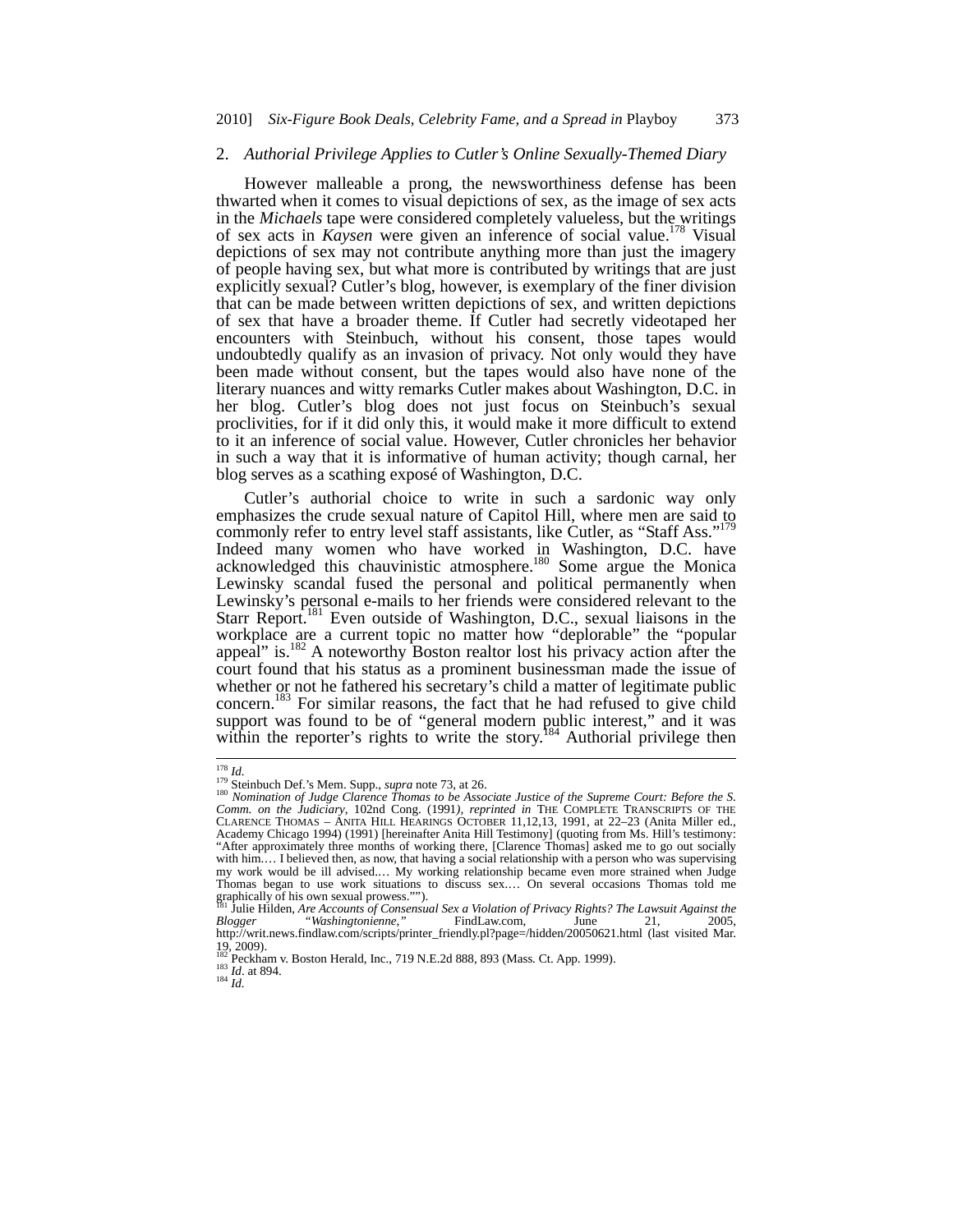seems to give wider reign on written topics, even with regards to the topic of sex.

However, some oppose the public disclosure tort precisely because it makes a judgment on what is a legitimate topic and what an author has the right to write about.<sup>185</sup> UCLA Law Professor Eugene Volokh, argues that we all have varying and different ideas of what kinds of speech should be protected.<sup>186</sup> Volokh argues that having judges decide which things "rightthinking members of society" should recognize and which they should forget seems at odds with the purpose of the First Amendment.<sup>187</sup> Volokh suggests that speech that is on "daily life" topics is just as important and worthy of First Amendment protection as political speech.<sup>188</sup> Speech on "daily life" issues can deeply affect the way we view the world, deal with others, and even the way we vote.<sup>189</sup> I am not arguing for complete disposal of the public disclosure tort, but for more leeway in what counts as a legitimate topic. Cutler's routine sexual activities qualify as a type of "daily life" speech, as they were included in her diary alongside other topics, such as work and the social scene of Washington, D.C. Historically, gossip about sex was a public event, as gossip was used as a form of social control.<sup>190</sup> Here, Cutler is attempting to subvert social control by writing about the sex lives of bureaucrats running our nation's capital. Some argue, however, that because it is more difficult for people to keep information about themselves private, the right of privacy should be given more importance than the right to free speech.<sup>9191</sup> A scheme of a "hierarchy of rights," ranking a right higher that is more important to the individual, would rank privacy above free speech.<sup>192</sup> This is a bad idea for two reasons. The advances in technology and the Internet's growing dissemination capabilities should not force us to censor blogs just because they have the power to reveal private details about others that could be found online. In addition, privacy and speech should never be categorically ranked, for they are to be balanced in regards to each issue. In Cutler's case, I believe her authorial privilege outweighs Steinbuch's privacy claims.

As we saw in *Carafano* and *Kaysen*, how courts decide what speech is socially valuable to write about is becoming a malleable standard. I argue not for the dissolution of the privacy tort per se, but for the expansion of the social value prong to include speech like Cutler's. Cutler even argues

<sup>185</sup> Eugene Volokh, *Freedom of Speech and Information Privacy: The Troubling Implications of a Right to Stop People from Speaking About You*, 52 STAN. L. REV. 1049, 1095 (2000) ("[T]he notion that otherwise protected speech should be restrictable when it doesn't relate to matters of public concern strikes me as so potentially broad and so vague that it deserves to be abandoned, even if it would yield the right results in a narrow subset of the cases in which it would be applied.").<br><sup>186</sup> *Id.* at 1113.<br><sup>187</sup> *Id.* at 1091.<br><sup>187</sup> *Id.* at 1092–93.<br><sup>189</sup> *Id.* at 1093 (claiming that finding out that a neighbor once pres

 $189$  *Id.* at 1093 (claiming that finding out that a neighbor once presumed to be law-abiding, actually has a criminal record, may indirectly influence one toward greater liberalism, conservatism, or something else by the unmasking of such a secret). <sup>190</sup> Diane Zimmerman, *Requiem for a Heavyweight: A Farewell to Warren and Brandeis's Privacy Tort*,

<sup>68</sup> CORNELL L. REV. 291, 329 (1983). 191 Stephanie Taylor, Note, *Small Hope Floats?: How the Lower Courts have Sunk the Right of Privacy*,

<sup>108</sup> W. VA. L. REV. 459, 468 (2005). 192 Elrod, *supra* note 159.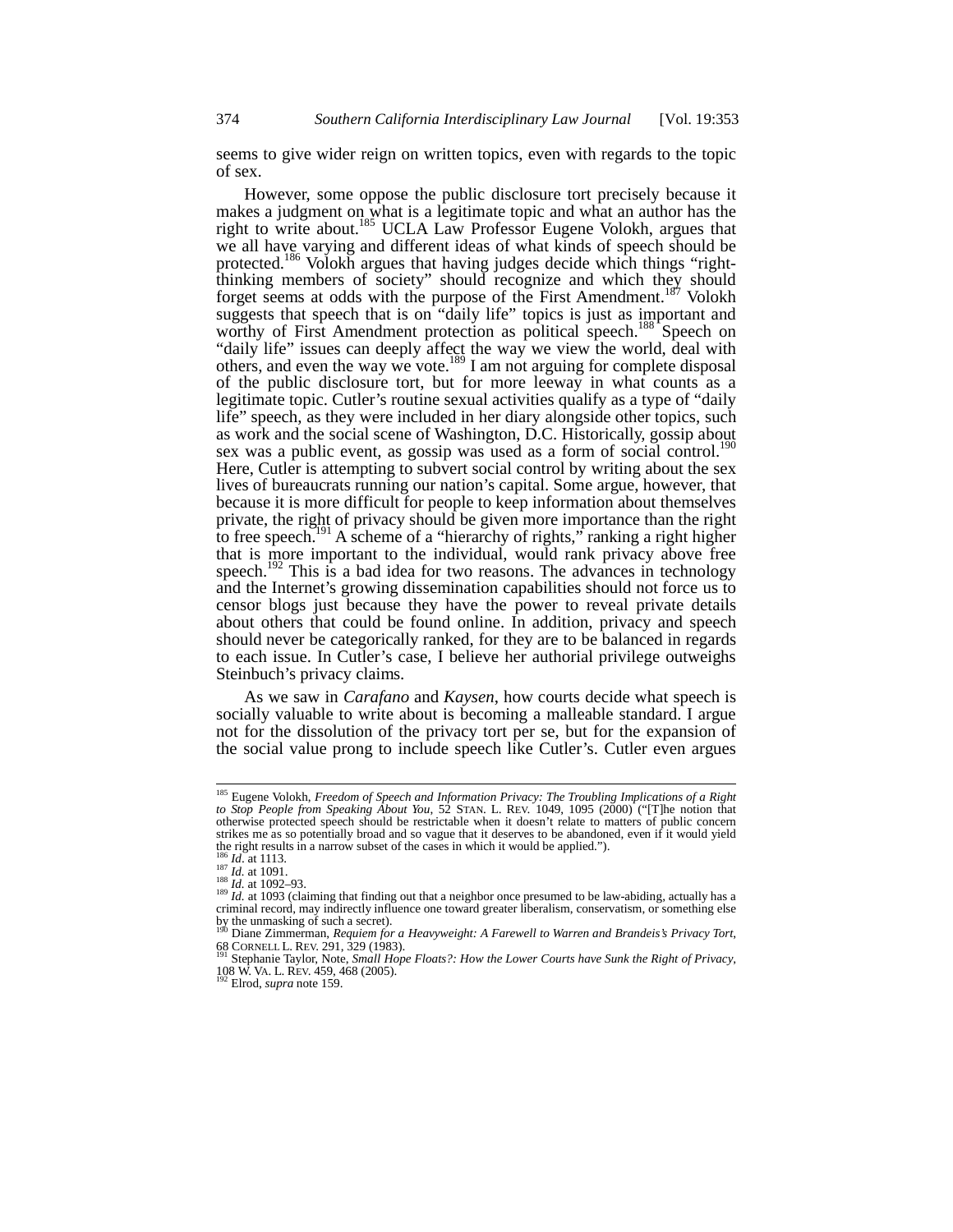her blog is important because it shows the effect her personal experiences in Washington, D.C. had on her self-esteem.<sup>193</sup> Her blog also shows that Washington, D.C. is a place with many hypersexual men who target young entry level assistants like Cutler. She writes:

Details about what it's really like on Capitol Hill . . . . To get these jobs, the applicant needs a college degree, and needs to be an attractive girl. Most of my living expenses are thankfully subsidized by a few generous older gentlemen. I'm sure I am not the only one who makes money on the side this way: how can anybody live on \$25K/year?? If you investigated every Staff Ass on the Hill, I am sure you would find out some freaky shit. No way can anybody live on such a low salary. I am convinced that the Congressional offices are full of dealers and hos.

Thus, the sexual details of her blog are in proportion to the broader theme of the interplay between political power and sex. Even if Cutler did not originally write her blog with any particular theme in mind, the theme is nonetheless evident. Though a morbid and sensational prying into private lives will negate the newsworthiness defense, it seems reasonable members of the public are interested in the sexual proclivities of the people who run our government, take for examples the Anita Hill Hearings, the *Flynt Report*, and the Chandra Levy murder.<sup>195</sup> The social value prong should be expanded to allow the inference that Cutler's insights into Washington, D.C. lifestyles matter to the public and that her comments on Steinbuch are in proportion to the overall thematic point her blog makes.

## 3. *Unconventional Blogs Deserve First Amendment Protection Too*

Making an example out of Cutler would force many bloggers, most probably female, to think twice about expressing themselves, thus distorting the "marketplace of ideas." If Cutler is held liable, bloggers will not only be apprehensive to use initials, but most likely apprehensive to write about anything. There is undoubtedly a cathartic release that comes from writing, especially if it is an author writing about personal relationships. That outlet would be quelled if Steinbuch wins. Some believe Steinbuch should be entitled to damages, $196$  but most bloggers are amateurs who do not have a lot of money to pay damages.<sup>197</sup> There should be no liability if the blogger was not reckless in identifying details. Even though cases like *Kaysen* make it alright for authors to write intimate details about others as long as they are not reckless, there still is a ubiquitous

<sup>&</sup>lt;sup>193</sup> Steinbuch Def's Mem. Supp., *supra* note 73, at 30.<br><sup>194</sup> Calicocat.com, *Jessica Cutler's Blog, Washingtonienne, Analyzed*, May 22, 2004,

http://www.calicocat.com/2004/05/jessica-cutlers-blog-washingtonienne.html (last visited Mar. 25,  $2009$ ).

<sup>195</sup> *See* Anita Hill Testimony, *supra* note 179. *See also* CALVERT, *supra* note 59, at 78 (describing that in 1998, Larry Flynt advertised in the *Washington Post* that he was seeking any information about the affairs of politicians, and then in 1999 issued *The Flynt Report*, which detailed his findings on many adulterous, right-wing, politicians. This was not considered to be a violation of the invasion of privacy); CalicoCat.Com, *supra* note 193 (explaining that Chandra Levy, the murdered intern for U.S. Representative Gary Condit, was living in an expensive apartment and that it was strongly rumored she was having an affair with Condit, perhaps in exchange for monetary support).<br><sup>196</sup> SOLOVE, *supra* note 5, at 124.<br><sup>197</sup> *Id.* at 122.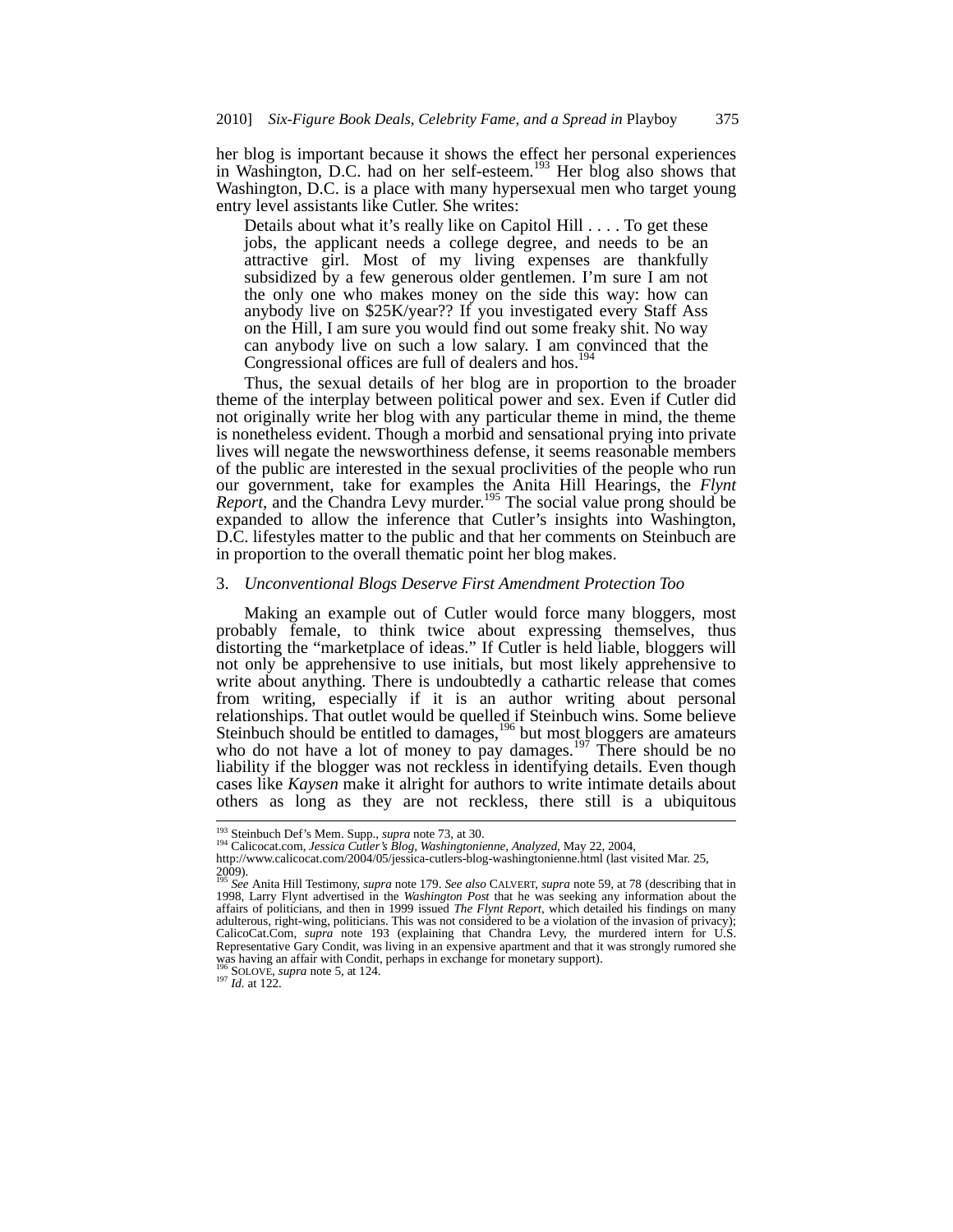apprehension felt by authors choosing to write about others.<sup>198</sup> One way to overcome this chilling effect is to expand the definition of social value to include alternative lifestyles and points of view that can greatly add to the "marketplace of ideas."

# V. SOCIALLY PROGRESSIVE BLOGS WARRANT NEWSWORTHINESS

A blog's ability to widely disseminate unpopular or alternative views and delve into subject matters at great depths makes blogs extremely socially progressive, and extremely newsworthy. Currently, newsworthiness is dually defined in case law, with some judges referring to it as a descriptive predicate, relying on the fact that there is widespread public interest, and others referring to it as a value predicate, relying on the fact that the publication is somehow meritorious.<sup>199</sup> Cutler's blog satisfies both definitions. There is obvious widespread interest satisfying the descriptive predicate definition, and the sexual imbalance between powerless female interns and powerful male politicians in Washington, D.C. is a matter of serious political concern, satisfying the value predicate definition.<sup>200</sup> Since there is no such thing as a false idea under the First Amendment, "[h]owever pernicious an opinion may seem,"<sup>201</sup> bloggers have the right to blog about unconventional topics without fear of reprisal. To ensure the public disclosure tort is applied to bloggers in a constitutional fashion, they need to be given some latitude as to what is viewed as worthy of discussion:

[By] providing people with a way to learn about social groups to which they do not belong, gossip increases intimacy and a sense of community among disparate individuals and groups . . . . [G]ossip is a basic form of information exchange that teaches about other lifestyles and attitudes, and through which community values are changed or reinforced . . . . Perceived in this way, gossip contributes directly to the [F]irst [A]mendment 'marketplace of ideas,' and the comparative weight assigned to an interest in its limitation merits careful consideration.<sup>202</sup>

Though some may call it lurid gossip, Cutler's blog about her lifestyle in Washington, D.C. likely informed many people that the social milieu of our nation's capital is not at all admirable. I am not arguing for an

<sup>198</sup> *Rocker Stipe, Diner from Hell*, N.Y. POST, Feb. 12, 2009, at 14, *available at*

http://www.nypost.com/p/pagesix/rocker\_stipe\_\_diner\_from\_hell\_YLfCTyO0dvXhioyPQFqGSL

<sup>(</sup>author and former New York City waitress Sara Barron, writes in code in her yet-to-be released memoir, *People Are Unappealing*. Barron uses non-obvious nicknames to refer to celebrities she waited on and she thoroughly refuses to even hint at the identities of the celebrities, fearing liability) *see also* CHELSEA HANDLER, ARE YOU THERE, VODKA? IT'S ME. CHELSEA, Simon Spotlight Entertainment (2008) (the first page of the author's memoir about her funny romantic escapades, she makes it clear all names and references have been altered for privacy's sake).

<sup>199</sup> 5 Witkin Sum. Cal. Law Torts § 665(c)(2)(a) (2008).

<sup>200</sup> Dahlia Lithwick, *Private I's? Should the Law Protect Us From Kiss-and-Tell Bloggers?*, SLATE, July 29, 2006, http://slate.com/id/214674.

<sup>201</sup> Gertz v. Robert Welch, Inc.*,* 418 U.S. 323 (1974).

<sup>202</sup> Zimmerman, *supra* note 190, at 334.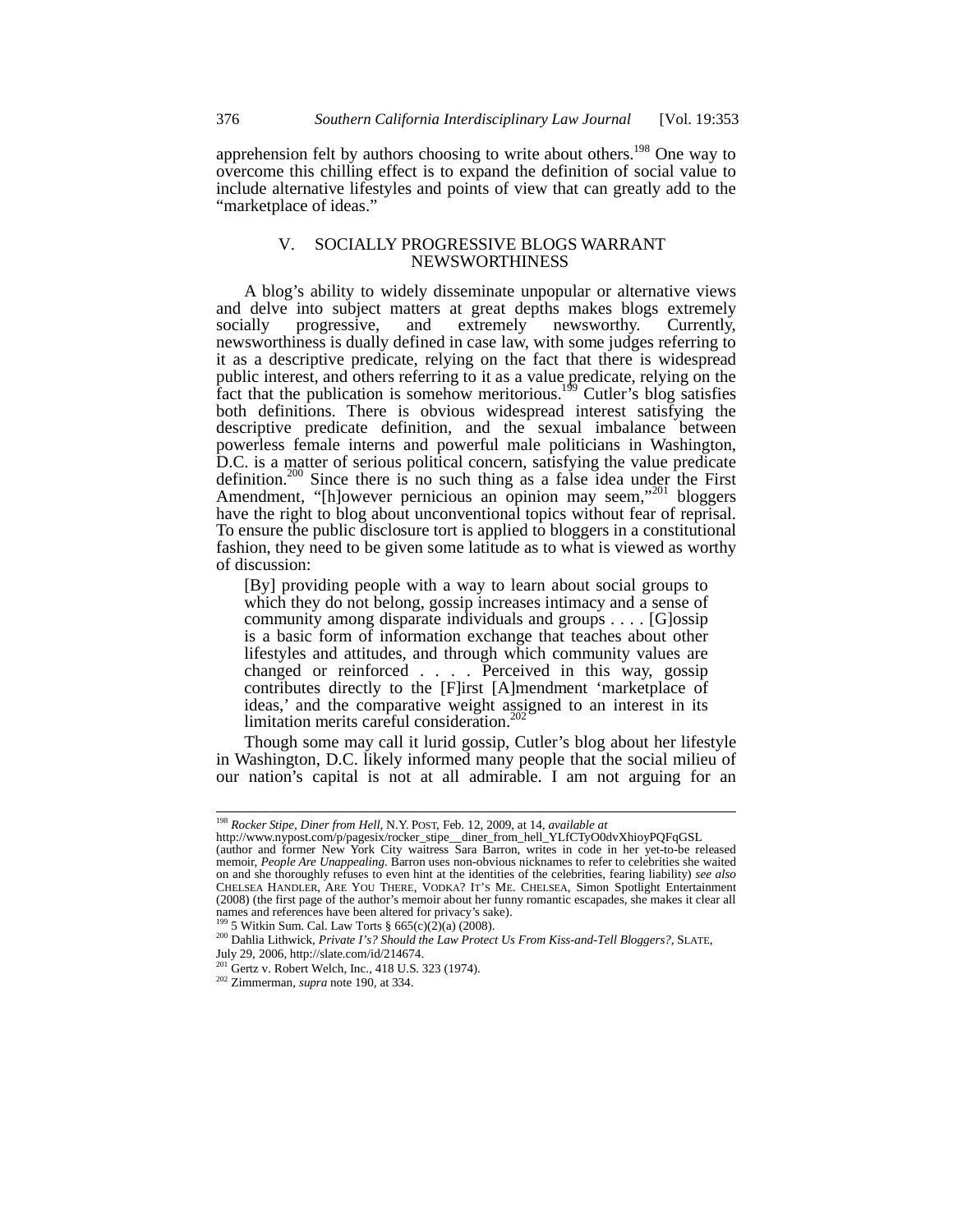annihilation of the newsworthiness defense, although some scholars believe the defense is too vague a concept to protect First Amendment rights and that its broad discretion provides for inconsistent results.<sup>203</sup> Rather, I believe the social value prong should be expanded to include unconventional blogs, like Cutler's, as worthy because they are uniquely informative of larger social issues.

# A. CUTLER'S BLOG IS UNIQUELY INFORMATIVE OF THE SEXUAL IMBALANCES THAT EXIST AMONG WASHINGTON, D.C. POLITICIANS AND ENTRY LEVEL ASSISTANTS

Though some of Cutler's statements may have revealed Steinbuch's identity and his sexual proclivities, the blog in its entirety serves a legitimate public interest. One journalist comments that if free speech is analogized to the "marketplace of ideas," then isn't it "proof that Washington powerbrokers still think of young female interns as the dessert cart an important idea?"<sup>204</sup> Cutler blogged that working on Capitol Hill was "a lot like high school, [with] hordes of hormonally charged people trapped together all day, flirting in the halls and cafeteria."<sup>205</sup> Capitol Hill has been<br>commonly and comisely commonly, and comically, referred to as "the last plantation," emphasizing the lack of politicians there that follow the laws they set forth.<sup>206</sup> Cutler's blog exposed the back-stage behavior of powerful politicians, she writes, "[t]he boss who pimped me out to [Steinbuch] just stopped by," " and "EVERYBODY knows. Even our LD [Legislative Director] (*who is sleeping with somebody in our office, too, BTW*)."<sup>207</sup> Cutler also mentions her "sugar daddy [a Georgetown Lawyer]," who gave her monetary gifts.<sup>20</sup> Some of the details are graphic, but Cutler reveals many of the "pawing patriarchy's dirty secrets."<sup>209</sup> She highlights the common Washington, D.C. practice of higher ranked government officials engaging in sexual relationships with employees ranked below them, an issue of great political concern.

It is Cutler's grave violation of Capitol Hill norms that gave her so many enemies, but her flouting of those norms also allowed outsiders a unique look into the sordid practices going on there. Norms are the central mechanism through which a society exercises social control and regulates conduct.<sup>210</sup> To be effective norms must regularly be followed, and cannot be ignored.<sup>211</sup> Steinbuch's lawsuit chides Cutler for cavalierly ignoring established norms, but what Cutler has to say in her blog comprises a fairly accurate portrayal of the social environment of Washington, D.C. It is hard at first to see the social value in Cutler's descriptions of Steinbuch: "he has

<sup>&</sup>lt;sup>203</sup> Elrod, *supra* note 159, at 733.<br>
<sup>204</sup> Lithwick, *supra* note 200.

<sup>205</sup> Witt, *supra* note 1.<br><sup>205</sup> Witt, *supra* note 1.<br><sup>206</sup> Kathleen Clark, *The Ethics of Representing Elected Representatives*, 61 LAW & CONTEMP. PROBS. <sup>207</sup> Steinbuch Compl., *supra* note 79, at ¶ 13 (emphasis added). <sup>208</sup> *Id.* <sup>209</sup> Witt, *supra* note 1. <sup>210</sup> SOLOVE, *supra* note 5, at 6. 211 *Id.*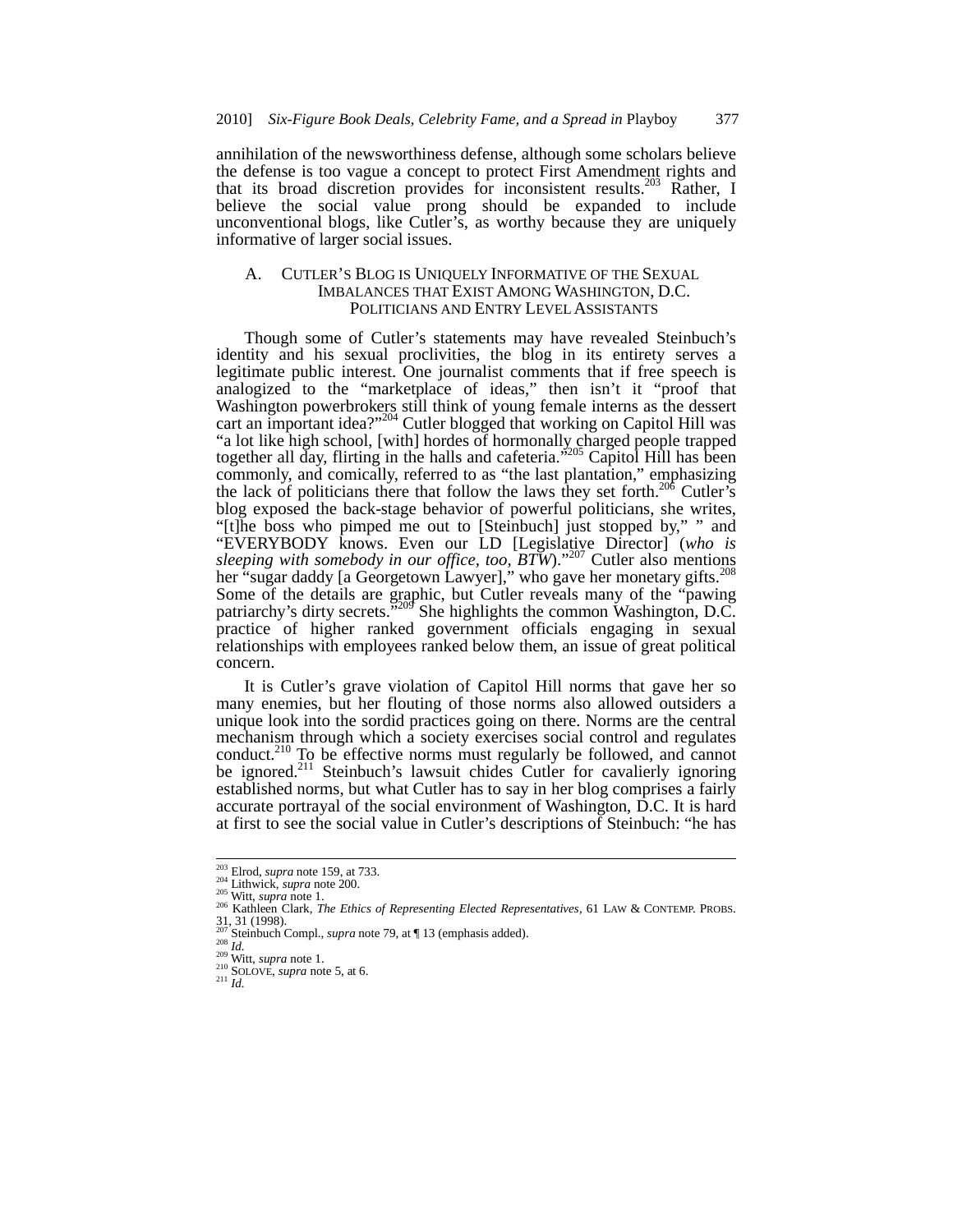a great ass," "number of ejaculations: 2," "he likes spanking (both giving and receiving)."212 However, the details about Steinbuch are relevant not only because he worked in the same Senate office as Cutler, as a higherranked employee, but also because he worked directly under elected officials, the Senate Judiciary Committee. It is not the case that the sexual activities of all bureaucrats in Washington, D.C. would be newsworthy and thus not afforded privacy. They would be newsworthy, however, when those sexual activities are fostered by, and likely only exist because of, disparities in the workplace. Steinbuch was in close proximity to great political power and governance, and he sought out Cutler, an intern at the bottom of the political food chain. Indeed, many of the men Cutler wrote about made the first romantic overture toward her. This is much akin to the Lewinsky scandal, but there the lowly intern was victimized as part of an investigation, she did not willingly tell her story.<sup>213</sup> Here, Cutler thwarted the possibility of somehow being victimized by choosing to write about her experiences. The morality of her choice to do so is not reason to find her liable.

Cutler's ethical standards are not up for debate when it comes to determining the newsworthiness of her blog. Cutler was not ashamed that she was carrying on sexual relationships with half a dozen men. Such was the social environment of Washington, D.C., as Cutler writes, "it was a revolving door of men, with me pushing one out after another."<sup>214</sup> The residents of Washington, D.C. are probably more likely to see scandals, especially sex scandals, as part of political, even daily life.<sup>215</sup> A court in Washington, D.C. will take into account the community mores, which would be much more resigned to the topic of Cutler's blog than perhaps a community in another jurisdiction. Despite the presence of a few prominent female politicians, our nation's capital is still very much a man's world, one journalist stating that, "[t]he sight of young beauties doing thankless errands for decrepit codgers is still common."<sup>216</sup> Regardless of whether one believes Cutler's lifestyle is morally reprehensible, the solution is not to censor her blog or blogs like it. The public has an interest in her, and the media still keeps updating us about her.<sup>217</sup> She "turned the tables on the kind of Washington men who have always expected their pretty young playthings to be powerless and silent," and she "grabbed for the power that seemed most readily available to her: sexual power."<sup>218</sup> Although sexual power is not very powerful in the long run, Cutler's blog highlights the fact that young women, to whom other forms of power are inaccessible, are willing to barter their sexuality in Washington, D.C. In this way, the exchange of sex for power has a political dimension. There is public interest and curiosity as to the driving forces that would make someone

<sup>&</sup>lt;sup>212</sup> Steinbuch Compl., *supra* note 79, at ¶ 13.

<sup>&</sup>lt;sup>212</sup> Steinbuch Compl., *supra* note 79, at ¶ 13.<br><sup>213</sup> Hilden, *supra* note 181.<br><sup>214</sup> Witt, *supra* note 1.<br><sup>215</sup> Hilden, *supra* note 181.<br><sup>215</sup> Id.<br><sup>217</sup> Kelly Will, *Blogger Jessica Cutler's Next Project*, PAGE SIX MA

in December 2008 to New York Lawyer, Charles Rubio). <sup>218</sup> Witt, *supra* note 1.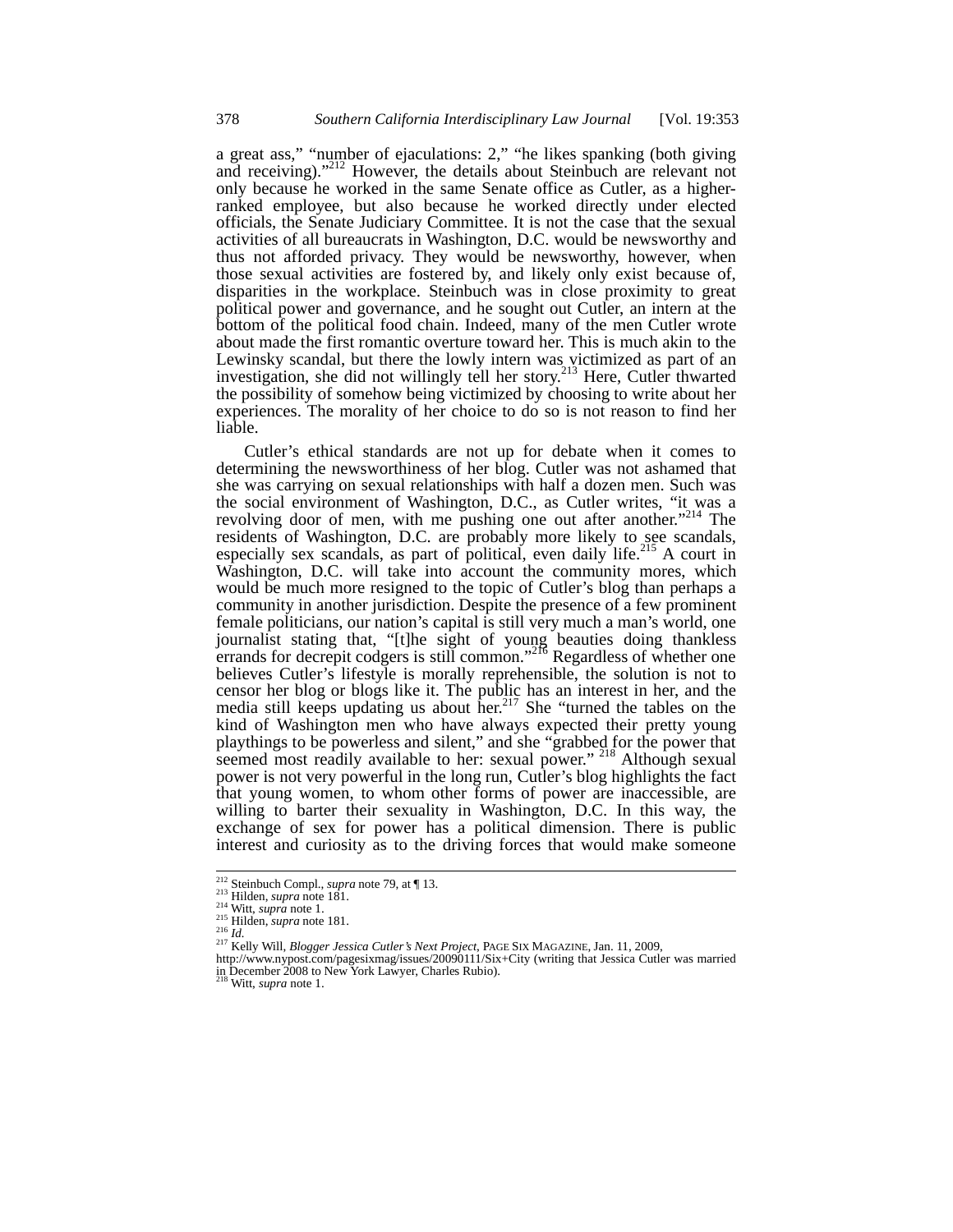choose to barter sex for power and money, whether they be materialistic, avaricious, or about getting something for what feels like nothing.

# B. COURTS SHOULD NOT REGULATE MATTERS OF TASTE AND STYLE

The fact that Cutler was willing to engage in sexual activities for monetary rewards overshadows her artistic choice to write about it in the first place. Whether she intended to or not, her blog holds up a mirror to our society and examines our insatiable need for wealth and power.<sup>219</sup> Courts, like the government, should not be in the business of regulating matters of "of taste and style" in speech.<sup>220</sup> It is not Cutler's promiscuity  $\tilde{I}$ support, it is her fearless and often pithy style, which enthralls the reader as Cutler narrates her travails in a male-dominated society. The lifestyle she led, her many sexual encounters, and the way in which she augmented her income, have garnered so much public interest that HBO will be basing a television show on Cutler's blog.221 Many feel Cutler is emblematic of her generation. The writer and executive producer of the upcoming HBO production, Vanessa Taylor, states: "[t]here have been a lot of morally ambiguous male characters finding acceptance on TV, but we haven't seen that with female characters." Cutler should not be reprimanded with a lawsuit and subjected to judicial scrutiny because of her sexual moral relativism, and she should not be prohibited from sharing her experiences with the world.

Cutler's expressive and individualistic style should be debated, not censored, as her moral ambiguity is essentially a by-product of our censored, as her moral amorgany is conceptions of what is private, have<br>changing society. Changing cultural conceptions of what is private, have changed journalistic and legal conceptions of what constitutes news.<sup>2</sup> Consider the popularity of reality television, and its extensive and invasive intrusion into the private lives of others.<sup>223</sup> Times are changing, and many consider Cutler and her blog a "sign" of that change.<sup>224</sup> For some, Cutler signals the death knell of deeply held American values, such as conformity, and makes way for newer values: personal satisfaction, individual choice, and cultural pluralism. $^{225}$  Yet, these newer values do not seem deplorable, as greater pluralism has led to more rights for women, minorities, and homosexuals. It would not be fair to say Cutler's individualism must be punished because it deviates from traditional social ideas.

The style and themes of Cutler's blog may not be conventional, but that is not dispositive of the status of the blog's value. Consider the two most famous books on the drug Prozac, Peter Kramer wrote *Listening to Prozac*  from a psychological perspective, while Elizabeth Wurtzel wrote *Prozac* 

<sup>&</sup>lt;sup>219</sup> Allen Salkin, You Try to Live on 500K in this Town, N.Y. TIMES, Feb. 6, 2009, § ST, at 1.

<sup>220</sup> Cohen v. California, 403 U.S. 15, 25 (1971).<br>
<sup>221</sup> Josef Adalian, *D.C. Skein gets HBO Vote*, VARIETY, Mar. 14, 2006, at 1.<br>
<sup>222</sup> CALVERT, *supra* note 59, at 78.<br>
<sup>223</sup> Id. at 86 (explaining that the "celebrity" ra watching, and even trying out, for shows like MTV's *The Real World* and CBS' *Survivor* and *Big* 

*Brother*). <sup>224</sup> Witt, *supra* note 1. <sup>225</sup> *Id.*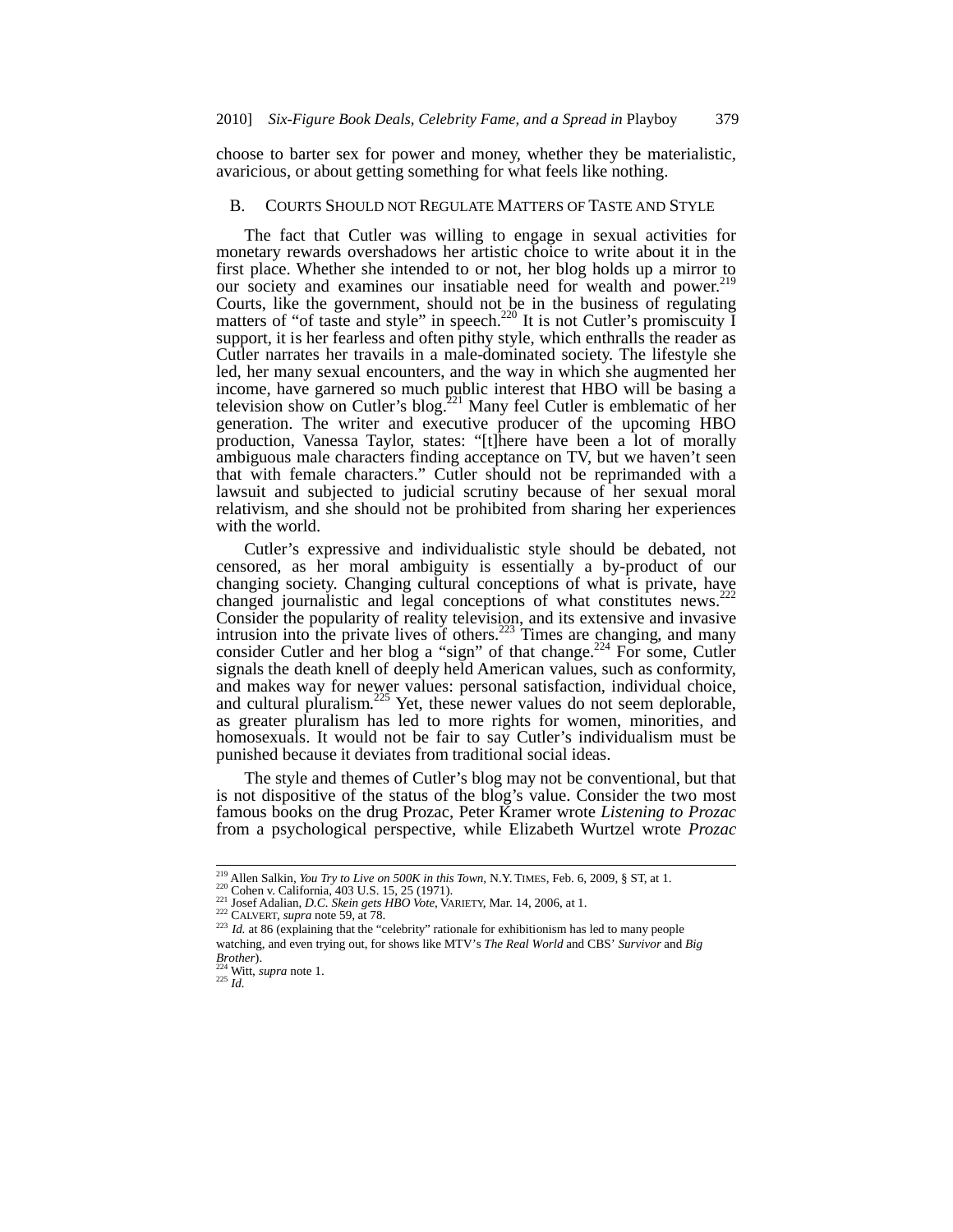*Nation* from her perspective as a patient.<sup>226</sup> Kramer's book detailed the scientific and social reasons why America may be depending on the drug too much; Wurtzel wrote a memoir detailing her adolescence spent "stoned, drunk and miserable," replete with graphic sexual details, admitting her mouth once becoming chapped from "too-frequent ministrations of oral sex."<sup>227</sup> The explicit personal details Wurtzel wrote about better connected with an audience and garnered more public interest in the subject, and a movie was later made. $^{228}$  Some feel Cutler's blog has no connection with public discourse.<sup>229</sup> I disagree. Almost every Washington, D.C. workplace, including Senate offices, has a written policy prohibiting or discouraging sexual contact between colleagues, especially those of unequal power.<sup>230</sup> As the author of her blog, Cutler chose to write about Steinbuch, a co-worker ranked above her, and chose to write about a Chief of Staff who engaged her in solicitation. It may be in poor taste to reveal intimate sexual details about others, but there is undoubtedly no tactful way to expose the underbelly of Washington, D.C. Some criticize her promiscuity, others praise her individuality, but what is important is that her blog has added to the public debate on the questionable atmosphere of Washington, D.C. and on our society's current ambivalence toward changing gender roles.

# C. BLOGS CAN EXPAND THE DEBATE ON CHANGING GENDER ROLES

Culter has been pegged as an uber-individualist, $^{231}$  as she told her own story in her own way, not withstanding traditional gender roles, as one journalist wrote:

Cutler's blog, interestingly, isn't just "kiss and tell." Along the way, it reveals the double standard that still applies to, and confuses, so many women. Even as Cutler mulled whether she and Steinbuch might marry (he's Jewish; she's isn't), she also worried that their "nasty sex" wasn't appropriate for a married couple . . . . If the question of what it means to be a wife, and what it means to be a whore, are political as well as personal . . . then this blog definitely (if often inadvertently) had something political to say.<sup>2</sup>

However, others feel blogs like Cutler's only add to a current "cultural zeitgeist" that is producing a "generation of shameless skanks."<sup>233</sup> In recent years the gender gap has narrowed and women's sexual attitudes and behaviors have come to resemble men's, as more young women engage in casual sex and portray ambitious and aggressive characteristics.<sup>234</sup> Feminist Naomi Wolf, has commented on the irony in contemporary sex practices.

<sup>&</sup>lt;sup>226</sup> Ken Tucker, *Rambunctious With Tears*, N.Y. TIMES, Sep. 25, 1994, § 7, at 11.

<sup>&</sup>lt;sup>227</sup> *Id.*<br>
<sup>228</sup> Kate Arthur, '*Prozac Nation'*: *A Prescription For Trouble*, N.Y. TIMES, Feb. 27, 2005, § 2, at 2.<br>
<sup>239</sup> SOLOVE, *supra* note 5, at 131.<br>
<sup>230</sup> Witt, *supra* note 1.<br>
<sup>230</sup> *Id.*<br>
<sup>232</sup> Hilden, *supra* http://townhall.com/Common/PrintPage.aspx?g=2c09b20a-b0f0-4eec-8aa0-dedd04243c48&t=c. <sup>234</sup> *See* MICHAEL S. KIMMEL, THE GENDERED SOCIETY 230 (2000).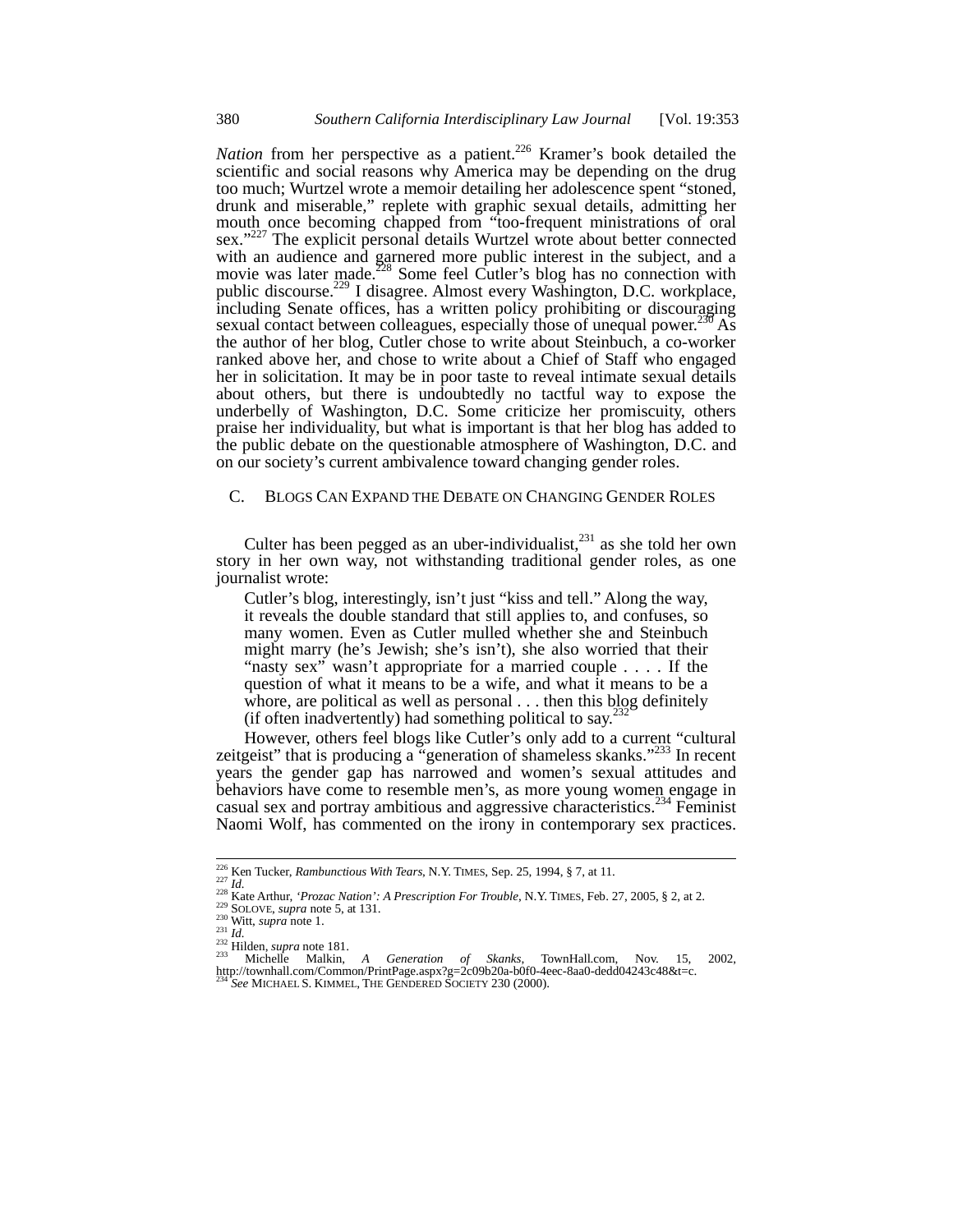She notes that our increasingly liberal culture will continually distort reality by letting women know "what [is] expected" of them sexually, namely that if they are promiscuous they must still take on a semblance of propriety.<sup>235</sup> In Cutler's case, she is being punished for not wearing her mask of propriety when blogging. Wolf points out that because of this irony, our culture does not "make women" very well.<sup>236</sup> Cutler straddles this irony, freely blogging about her promiscuities, but all the while daydreaming of being, "a Jewish housewife with a fat rock on [her] finger."<sup>237</sup> Cutler's blog is important precisely because of the indecisiveness and insincerity it exposes.

Blogs like Cutler's are important because they act as sign posts of where our culture is heading, especially in terms of gender roles. Rigid gender roles appear to be loosening, and one sex is no longer regarded as inherently better suited to certain roles than the other.<sup>238</sup> Some argue that the social differences that defined gender roles for so long are being eradicated, in exchange for differences based on talents and abilities instead. This probably "both thrills and terrifies men."<sup>239</sup> In the AutoAdmit case, the anonymous posters were mostly males. Perhaps their statements were fueled by fear, perhaps the capable and intelligent females that attended Yale Law School posed a threat to them. Traditionally, male sexuality embodies the role of aggressor and female sexuality the role of victim.<sup>240</sup> It seems the anonymous posters on the AutoAdmit site were trying to imbue a sense of those traditional roles back into society, as they aggressively victimized the female law students through cyberspace. Although the anonymous posters should be held liable for revealing the full names of the students they wrote about, their comments and posts do indicate a common discomfort among males with women who do not submit to traditional gender roles of domestication and chastity. In this demonstrative fashion, even extreme and disturbing blogs have use in the "marketplace of ideas."

Media disdain for females who do not conform to traditional gender roles is also apparent in the different ways female and male bloggers are reviewed. One can argue that if Cutler were male, she would not have been crucified for writing her blog, for Tucker Max's blog has even more vulgar sexual details, and he is consistently, and slyly, praised for his efforts.<sup>241</sup> Both Cutler and Max were sued by lovers that they blogged about, with disturbingly different outcomes. While, Cutler was attacked for being shamelessly promiscuous, Max was simply referred to as a "cad".<sup>242</sup> As a

<sup>&</sup>lt;sup>235</sup> NAOMI WOLF, PROMISCUITIES: THE SECRET STRUGGLE FOR WOMANHOOD 130, 31 (1997).

<sup>&</sup>lt;sup>235</sup> NAOMI WOLF, PROMISCUITIES: THE SECRET STRUGGLE FOR WOMANHOOD 130, 31 (1997).<br><sup>236</sup> Id. at 134.<br><sup>237</sup> Witt, *supra* note 1 (quoting from Cutler's blog: "I really just want to be a Jewish housewife with a fat rock on m

<sup>&</sup>lt;sup>238</sup> ROSALIND BARNETT & CARYL RIVERS, SAME DIFFERENCE: HOW GENDER MYTHS ARE HURTING  $Q_0$ ur RELATIONSHIPS, OUR CHILDREN, AND OUR JOBS 6 (2004).

<sup>&</sup>lt;sup>239</sup> KIMMEL, *supra* note 234.<br><sup>240</sup> Catharine MacKinnon, *Reflections on Sex Equality Under the Law*, 100 YALE L.J. 1281, 1302 (1991)<br>[hereinafter MacKinnon, *Reflections*].<br><sup>241</sup> Little support of the Law by the Law and

Liptak, *supra* note 94 (Max is referred to as a "cad," surely that is a better label, than the multitude of vulgar names Cutler is called). <sup>242</sup> *Id.*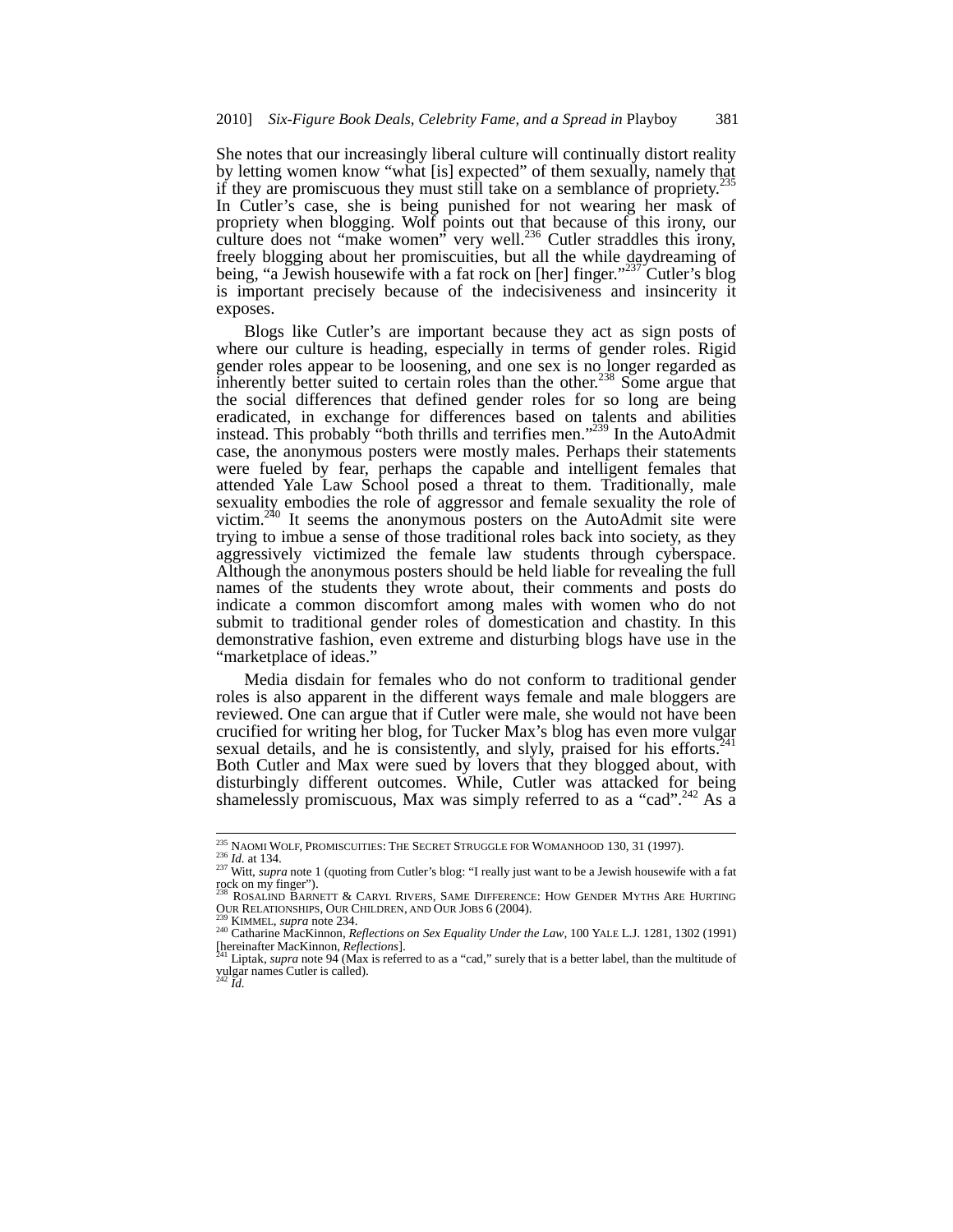victim of Cutler's blog, Steinbuch was never ridiculed, but Max's victim, Johnson, the Vermont Beauty Queen, was so caustically scrutinized she dropped the lawsuit. Media coverage was somewhat favorable for Steinbuch, but Johnson was called many demeaning names in the press; for example, the pop culture website UrbanDictionary.com features a distasteful entry for Johnson, an admirable entry for Max, and no entry for Steinbuch. $243$  One blogger is adorned, Max, the other is harshly criticized, Cutler, the only difference being gender. In addition, the AutoAdmit site rarely features vulgar comments about males. Women may have the same legal rights as men, but there are still social inequalities that the Cutler, Max, and AutoAdmit cases all point out.<sup>244</sup> These cases show there is uneasiness in society about how females should act, and how they actually do act. There is resentment at bloggers like Cutler for boldly portraying females in an uninhibited way. The media's double standard of criticism for audacious and assertive female bloggers and their male counterparts demonstrate the necessity for allowing female bloggers to write about any topic so that the "marketplace of ideas" is a true reflection of our current society.

If female bloggers see blogging as a risky endeavor, gender roles will remain distorted and alternative viewpoints will not be voiced. Feminist legal scholar Catharine MacKinnon notes that the law has a way of "intruding on and structuring relations between the sexes, institutionalizing male dominance."<sup>245</sup> Female bloggers who write about gender nonconforming subjects face criticisms male bloggers do not. The more the speech of the dominant is protected, the more dominant they become.  $246$ Blogging circumvents this inequality, by providing an accessible platform for all members of society, for it is not just females who are subjugated by political sex scandals. While such scandals have a gendered dimension to them, most involving female interns and assistants such as Monica Lewinsky and Chandra Levy, there have been recent reports of improper relationships between male Representatives and adolescent male congressional pages.247 Powerful male politicians seem almost predisposed to capitalizing off of their subordinates, whether their subordinates are female or male. The silencing of these scandals occurs less through explicit state policy, and more through official and unofficial privileging of powerful groups and viewpoints.<sup>248</sup> That is what the invasion of privacy torts have the power to do, to silence blogs like Cutler's. The marketplace

 $\overline{a}$ 

<sup>&</sup>lt;sup>243</sup> Urban Dictionary, Home Page, http://urbandictionary.com (last visited Mar. 21, 2009) ("Katy Johnson," defined as: "silly harlot who fucks you then sues you…"; "Tucker Max," defined as: "Tucker Max can think whatever he wants, and do whatever he wants, because he is indeed Jesus.").<br><sup>244</sup> LAURA A. LISWOOD, WOMEN WORLD LEADERS: FIFTEEN GREAT POLITICIANS TELL THEIR STORIES

<sup>131 (1995).&</sup>lt;br><sup>245</sup> MacKinnon, *Reflection*, *supra* note 240, at 1326.

<sup>&</sup>lt;sup>246</sup> CATHARINE MACKINNON, ONLY WORDS 72–73 (1993) [hereinafter MACKINNON, ONLY WORDS].<br><sup>247</sup> Mary Ann Akers, *Another Sexually Charged House Page Scandal*, WASH. POST THE SLEUTH BLOG,<br>6, 2007, 18:20 http://voices.washingtonpost.com/sleuth2007/12/another\_sexually\_charged\_house.html (explaining that two members of Congress have resigned from the House Page Board because the teenage pages are "so wild and unsupervised," this comes a year after the "Mark Foley incident," where Congressman Foley was caught "sending sexually tawdry instant messages to male House pages"). <sup>248</sup> MacKinnon, *Reflections, supra* note 240, at 77.